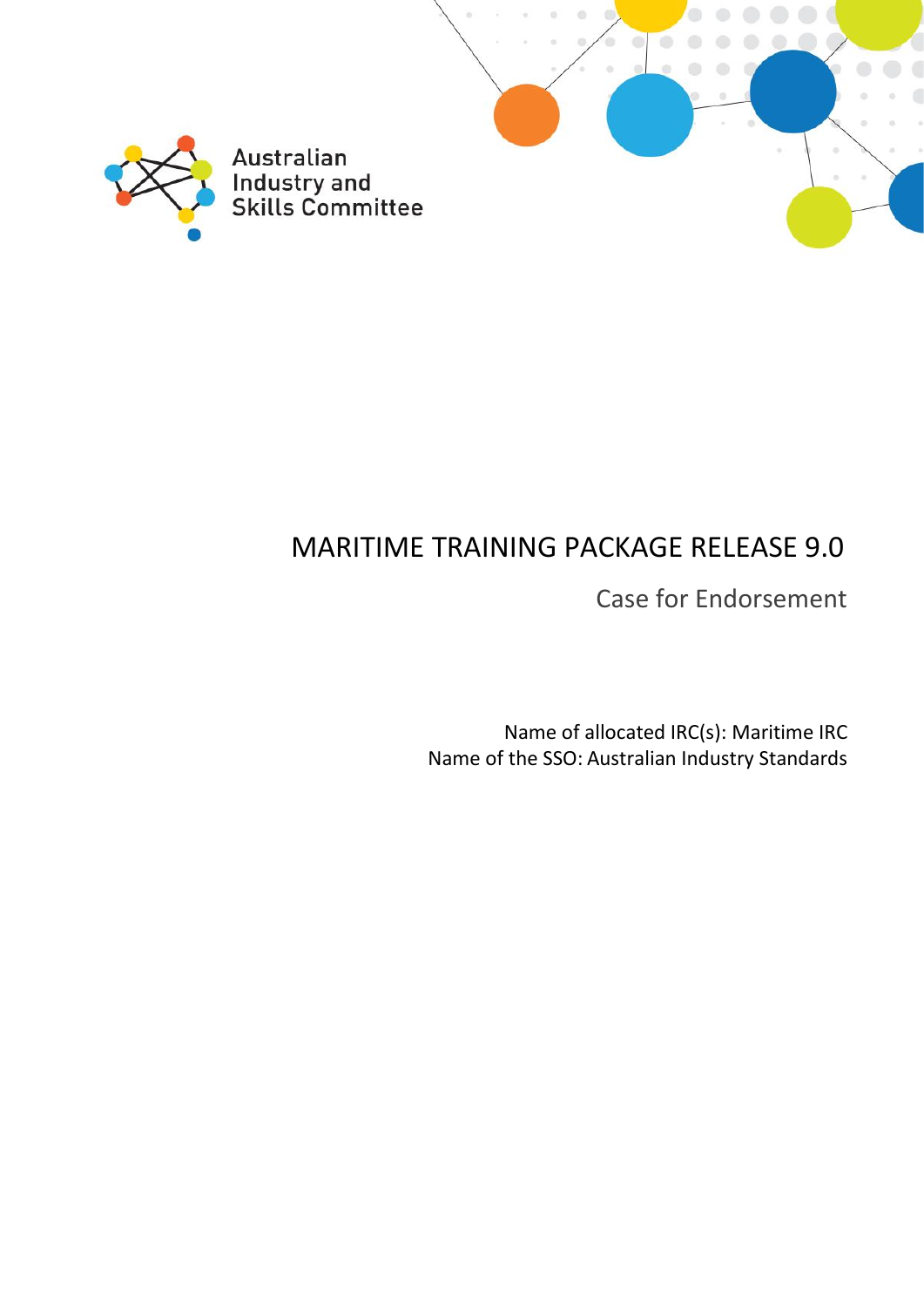### **1. Administrative details of the Case for Endorsement**

*Refer to [Attachment A](#page-9-0) for the title and code for each of the training package components that are submitted for approval, and an indication of whether these are updated (including equivalence or non-equivalence status), new or deleted products*

#### 1.1 Case for Change details

This Case for Endorsement (CfE) encompasses Training Package development activities proposed in the Maritime Industry Skills Outlook 2021.

This CfE finalises MAR Maritime Training Package review and development work undertaken through the following Activity Orders:

- **Marina Operations** approved at the July 2021 AISC meeting and directed by the Commonwealth through Activity Order AISL/TPD/2021-22/33
- **Vessel Traffic Services** approved at the December 2021 AISC meeting and directed by the Commonwealth through Activity Order AISL/TPD/2021-22/023.

On behalf of the Maritime Industry Reference Committee (IRC), this CfE submission for Maritime Release 9.0 includes:

- one updated qualification
- seven updated Units of Competency
- one new qualification
- six new Units of Competency.

#### **Marina Operations Project**

The initial scope of this project was to review the Certificate III in Marina Operations and seven associated Units of Competency.

In total, this project has revised one qualification and seven Units of Competency.

#### **Vessel Traffic Services (VTS)**

The initial scope of this project was to develop one new qualification, three Skill Sets and eight new Units of Competency.

As part of the review process, the Technical Advisory Committee (TAC) including the Federal Maritime regulator (Australian Maritime Safety Authority) determined that:

- training products would be developed for one job role (VTS Operator)
- vocational outcomes could be achieved through one new qualification, no Skill Sets and six new Units of Competency.

1.2 Timeframes and delays

The Marina Operations project was scheduled for AISC submission in August 2022.

The VTS project was scheduled for AISC submission April 2022.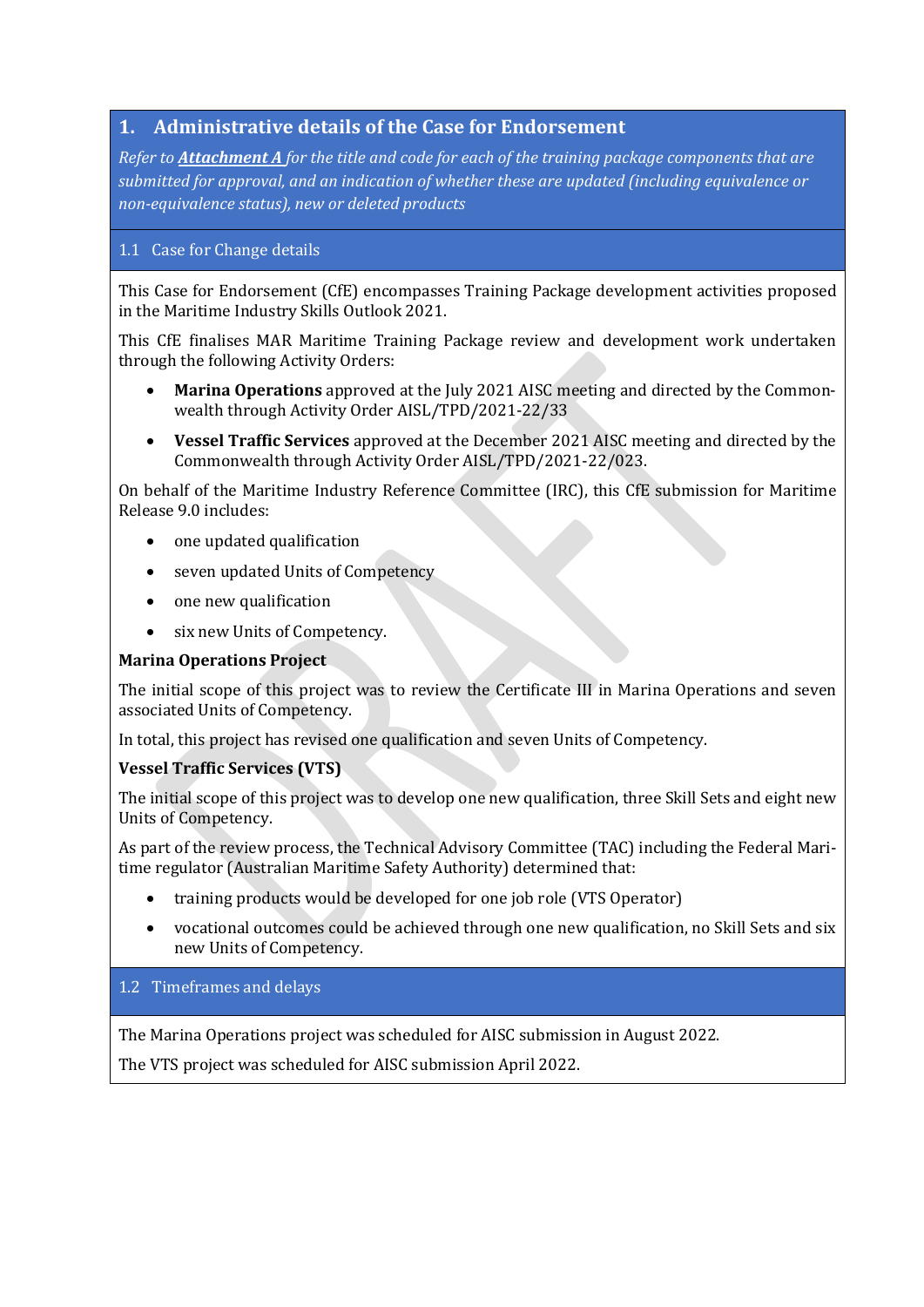### **2. Changes to training products and how these will meet the needs of industry**

*Refer to [Attachment B](#page-10-0) for information on how the proposed updates to qualifications will better support job roles in industry.*

#### **Marina Operations**

The use of commercial and recreational vessel marinas is growing. Individuals working in a marina undertake a wide range of operational tasks.

The revised qualification and Units of Competency update skill and knowledge requirements in response to changes in marina operations job roles and maritime regulatory requirements, and to enable a vocational outcome consistent with current industry practice. This is particularly important as the qualification is currently being delivered as a traineeship and is a nominated qualification as an entry-level pathway into the industry.

Revised materials address skills related to refuelling vessels, maintaining marina infrastructure, preserving and maintaining the environmental surroundings, and adhering to marina regulations.

It also addresses skills required for berthing, mooring, storage of vessels and a range of boatyard tasks connected to sailing, cruising and general boating.

#### **Vessel Traffic Services (VTS)**

The new Training Package products were developed in response to International Maritime Organization (IMO) Marine Orders and Australian Maritime Safety Authority (AMSA) licensing and regulatory requirements for personnel involved in VTS to be certified to a specific level.

VTS is recognised internationally as a system for managing and monitoring vessel traffic within a port or waterway. VTS is designed to meet safety of life at sea and safety of navigation by identifying and monitoring vessels, increasing efficiency of maritime traffic, preventing marine pollution and protecting infrastructures.

The development of one new qualification and six new Units of Competency for VTS will ensure that Australian seafarers are able to fill these roles and comply with AMSA and IMO licensing and regulatory requirements.

### **3. Stakeholder consultation strategy**

*Refer to [Attachment C](#page-11-0) for:*

- list of stakeholders that actively participated in consultation on the project
- *summary feedback provided by stakeholder type and the IRCs response to this feedback*
- *summary of issues raised during stakeholder consultation and the IRCs response to these issues*

#### 3.1 Identification of stakeholders

At the start of each project, AIS opened expressions of interest for those wanting to participate on the Technical Advisory Committees (TAC), via email update to general subscribers.

AIS approached enterprises and stakeholders identified through forums, seminars and other various engagement activities. AIS also sought nominations from members of the Maritime IRC.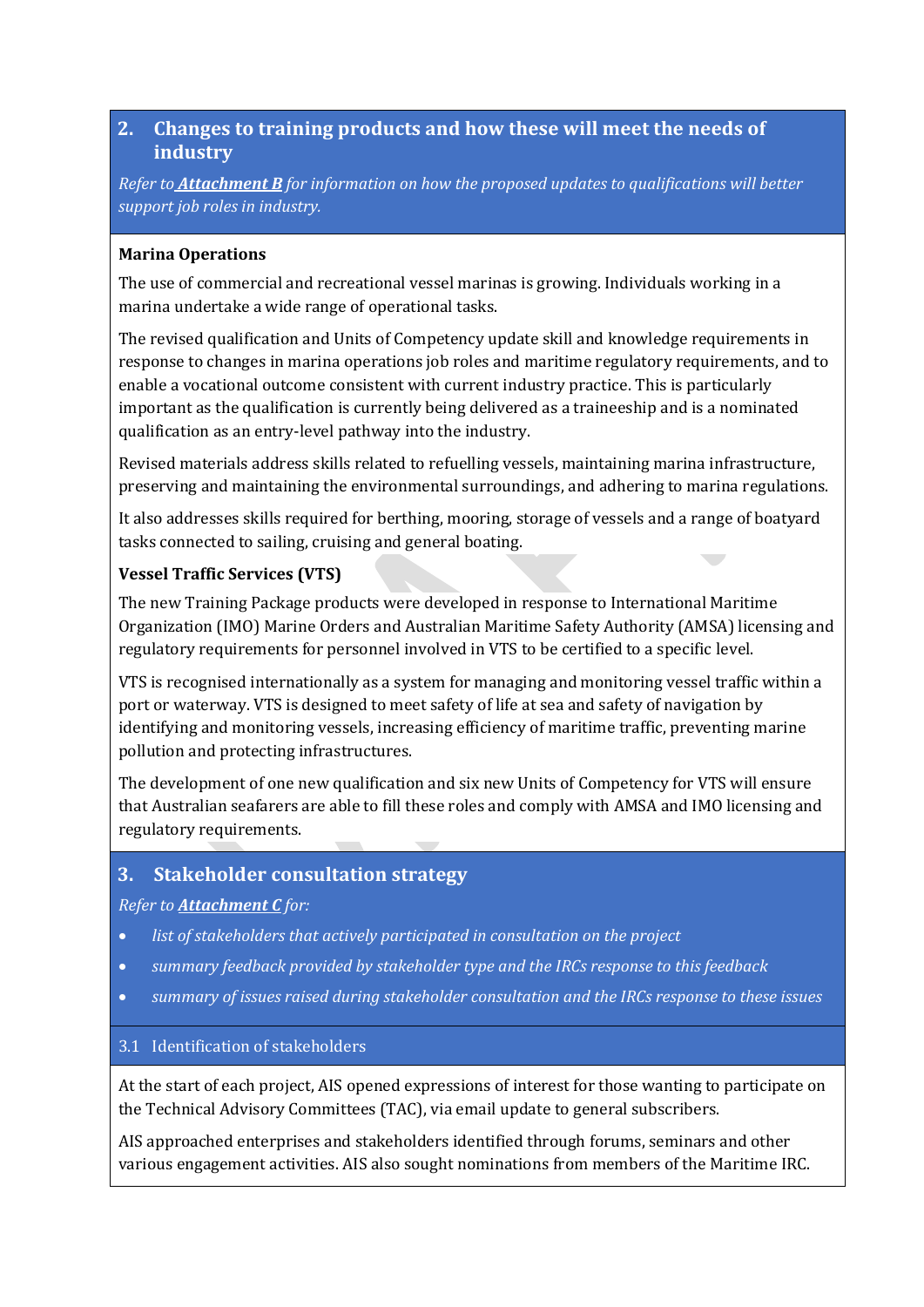Industry stakeholders from across all sectors of the maritime industry covering most states and territories were represented in either the TAC or the IRC in relation to these projects.

Industry stakeholders specialising in the operation and management of marinas and VTS, including the Federal Maritime Regulator (AMSA), participated on the relevant TAC.

#### 3.2 Strategies for engaging stakeholders

Throughout the Training Package product development, AIS used the following communication strategies to consult with relevant stakeholders:

- Industry webinars were held to brief maritime stakeholders, including Registered Training Organisations, on the Case for Changes, progress of the projects and provided answers to stakeholder questions.
- Phone, video/teleconference meetings and emails to key maritime industry stakeholders.
- IRC member communications to their relevant industry networks using various methods.
- Establishment of a TAC from industry to validate the changes being made to the Training Package products.
- Emails to State and Territory Training Authorities (STAs) and VET regulators.
- Email alerts on project progress to stakeholders providing project information (registered subscribers to the MAR Maritime Training Package).
- Formal feedback from multiple stakeholders representing enterprises, state and territory government bodies, training organisations and STAs.

As part of the AIS communication strategy, key industry stakeholders' views were sought, and all feedback presented to the TAC during initial drafting, redrafting and finalisation of products.

Stakeholder feedback was considered and discussed with TAC members and all decisions made at TAC meetings were documented. In addition, the AIS communication strategy entailed keeping all key industry stakeholders regularly informed of the expected changes and impacts during the consultation periods.

TAC engagement and public consultation periods were:

#### **Marina Operations**

- TAC activities from October 2021 to April 2022
- Public consultation periods from:
	- o 7 February to 7 March 2022
	- o 11 March to 28 March 2022

#### **Vessel Traffic Services**

- TAC activities from January 2022 to April 2022
- Public consultation periods from:
	- o 17 February to 17 March 2022
		- o 29 March to 12 April 2022

#### 3.3 Participation by different types of stakeholders

Industry stakeholders represented in the TAC for this project came from regional areas across states and jurisdictions or represented their wider networks from these areas. These included manager and operators of marinas and VTS.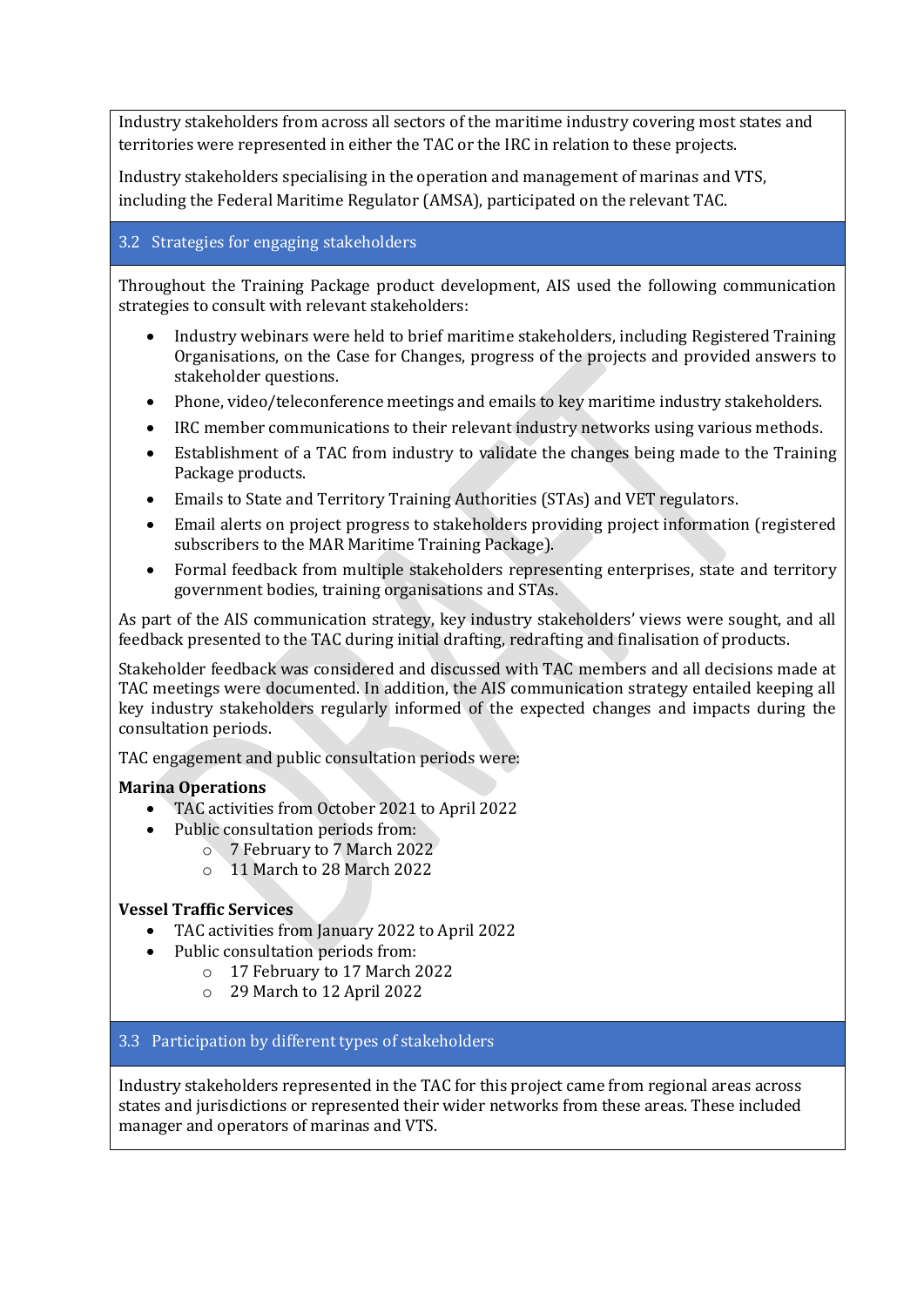### **4. Evidence of industry support**

#### 4.1 Industry support

Industry support is evidenced by comments received throughout the public consultation and validation and letters of support.

The letters of support confirm that the draft materials address the skill needs to support workforce development. These letters of support have been received from a wide range of industry stakeholders, including AMSA, Marina Association, Boat Industry Association and NSW Transport (Maritime Certification).

The Maritime IRC signed off on this CfE May 2022.

#### 4.2 Engagement of States and Territories

All STAs were provided with draft products and advised of the opportunity to provide feedback during the development phase and STA consultation period through the AIS website over the following periods:

#### **Marina Operations**

- Consultation periods from:
	- o 7 February to 7 March 2022
	- o 11 March to 28 March 2022
	- o May 2022 (STA consultation period)

#### **Vessel Traffic Services**

- Consultation periods from:
	- o 17 February to 17 March 2022
	- o 29 March to 12 April 2022
	- o May 2022 (STA consultation period)

All STAs provided written support for the CfE by May 2022.

The following table shows the level of support following STA consultation:

| State/Territory                    | Organisation                                                       | Response |
|------------------------------------|--------------------------------------------------------------------|----------|
| Australian<br>Capital<br>Territory | Skills Canberra                                                    |          |
| New South<br>Wales                 | Department of<br>Education                                         |          |
| Northern<br>Territory              | Department of<br>Industry, Tourism and<br>Trade                    |          |
| Queensland                         | Department of<br>Employment, Small<br><b>Business and Training</b> |          |
| South Australia                    | Department for<br>Innovation and Skills                            |          |
| Tasmania                           | Skills Tasmania                                                    |          |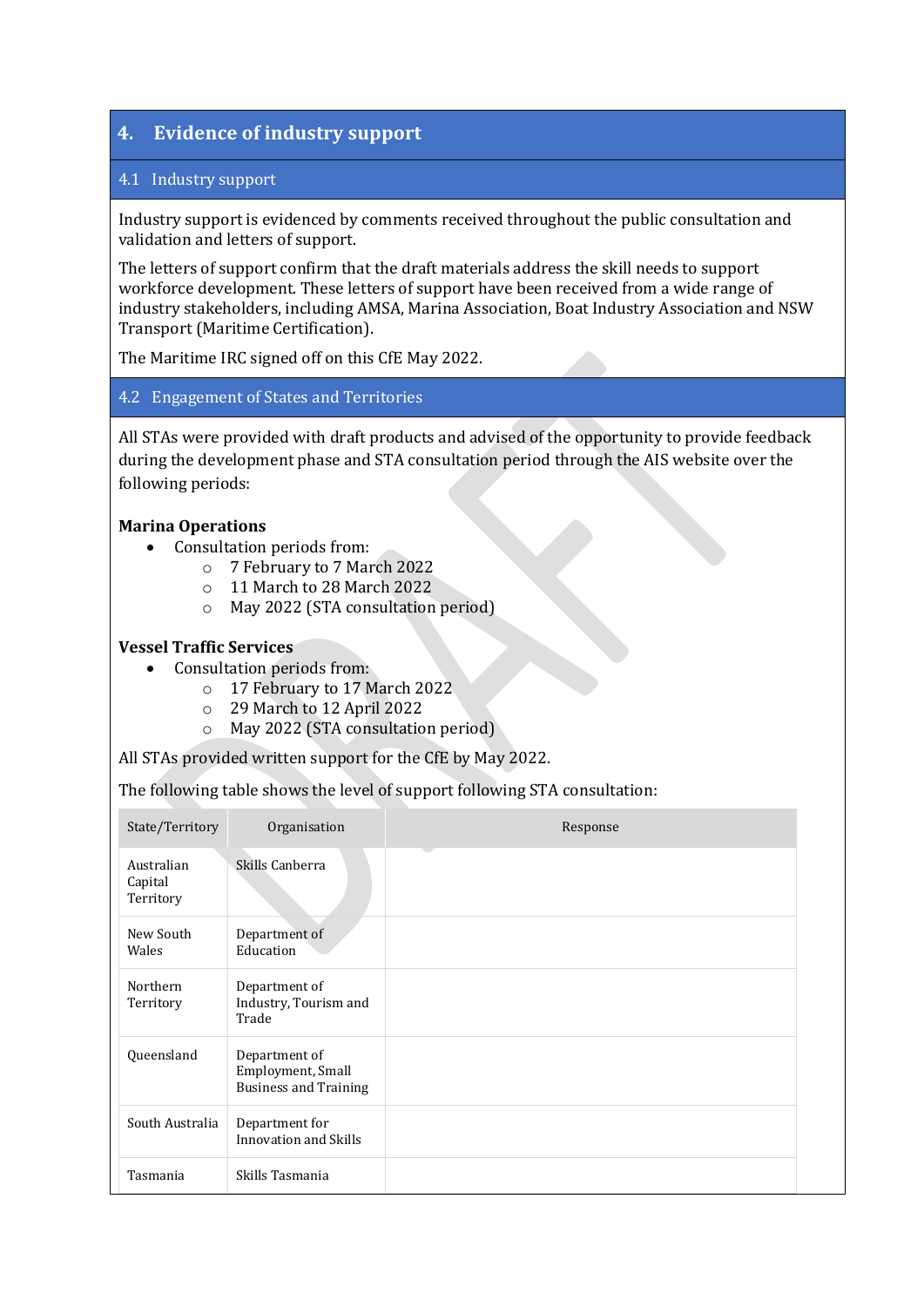| Victoria             | Department of<br><b>Education and Training</b>            |  |
|----------------------|-----------------------------------------------------------|--|
| Western<br>Australia | Department of<br>Training and<br>Workforce<br>Development |  |

#### 4.3 Mitigation strategies

Key stakeholders are aware of the expected impacts of the Training Package changes. During public consultation periods, additional information was provided regarding which qualifications would contain the Units of Competency. Training providers were consulted to provide their input around these discussions.

Mapping attachments are included in this release to show what changes have been made to the reviewed Units of Competency.

|  | 4.4 Letters of industry support |  |  |  |  |
|--|---------------------------------|--|--|--|--|
|--|---------------------------------|--|--|--|--|

Refer to **[Attachment G](#page-34-0)** for the letters of support.

- **5. Dissenting views**
- 5.1 Dissenting views/issues raised

There are no dissenting views raised at this time.

5.2 Rationale for approval

There are no dissenting views/issues raised at this time.

### **6. Reports by exception**

There are no reports by exception raised at this time.

**7. Mandatory Workplace Requirements** 

*Refer to [Attachment D](#page-16-0) for a list of the units of competency, the MWR, the rationale for this, and evidence of employer support for this requirement.*

There are no products with mandatory workplace training or assessment requirements in this release.

**8. Implementation of the new training packages** 

#### 8.1 Implementation issues

No implementation issues have been raised at this time

8.2 Potential for traineeship or apprenticeships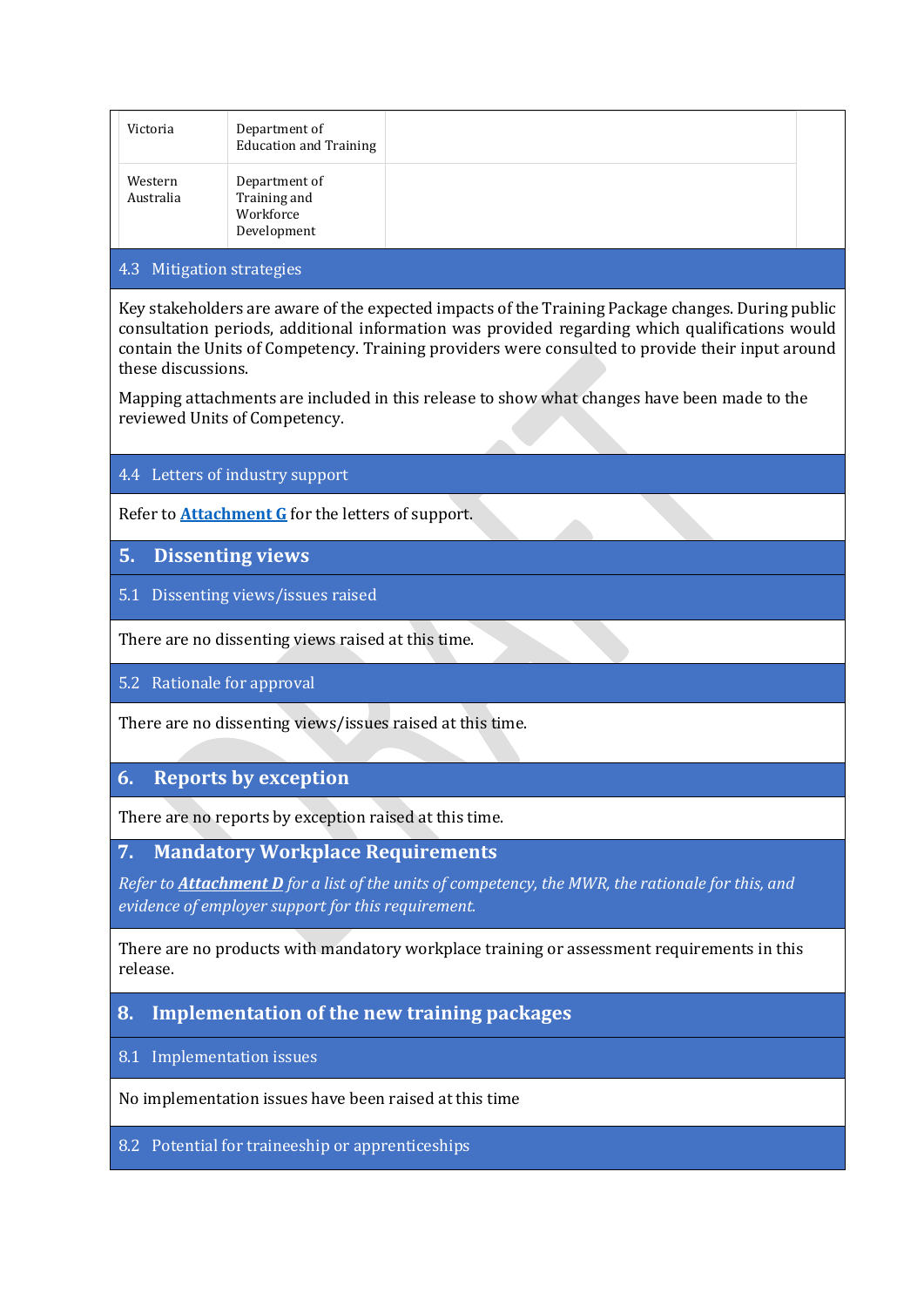The qualifications and the associated Units of Competency included in this CfE may be used and are currently being used as the basis for a traineeship.

8.3 Occupational and licensing requirements

There are licensing and regulatory requirements contained in the new qualification and six new Units of Competency for VTS.

8.4 Extension to transition period

*Where the need for an extension to the transition period is identified for training products that are the subject of this Case for Endorsement, the SSO will apply to the relevant regulator for an extension to transition, to mitigate the identified impact on other training products, particular student cohorts or industry business needs*

No extension to the transition period is requested, at this time.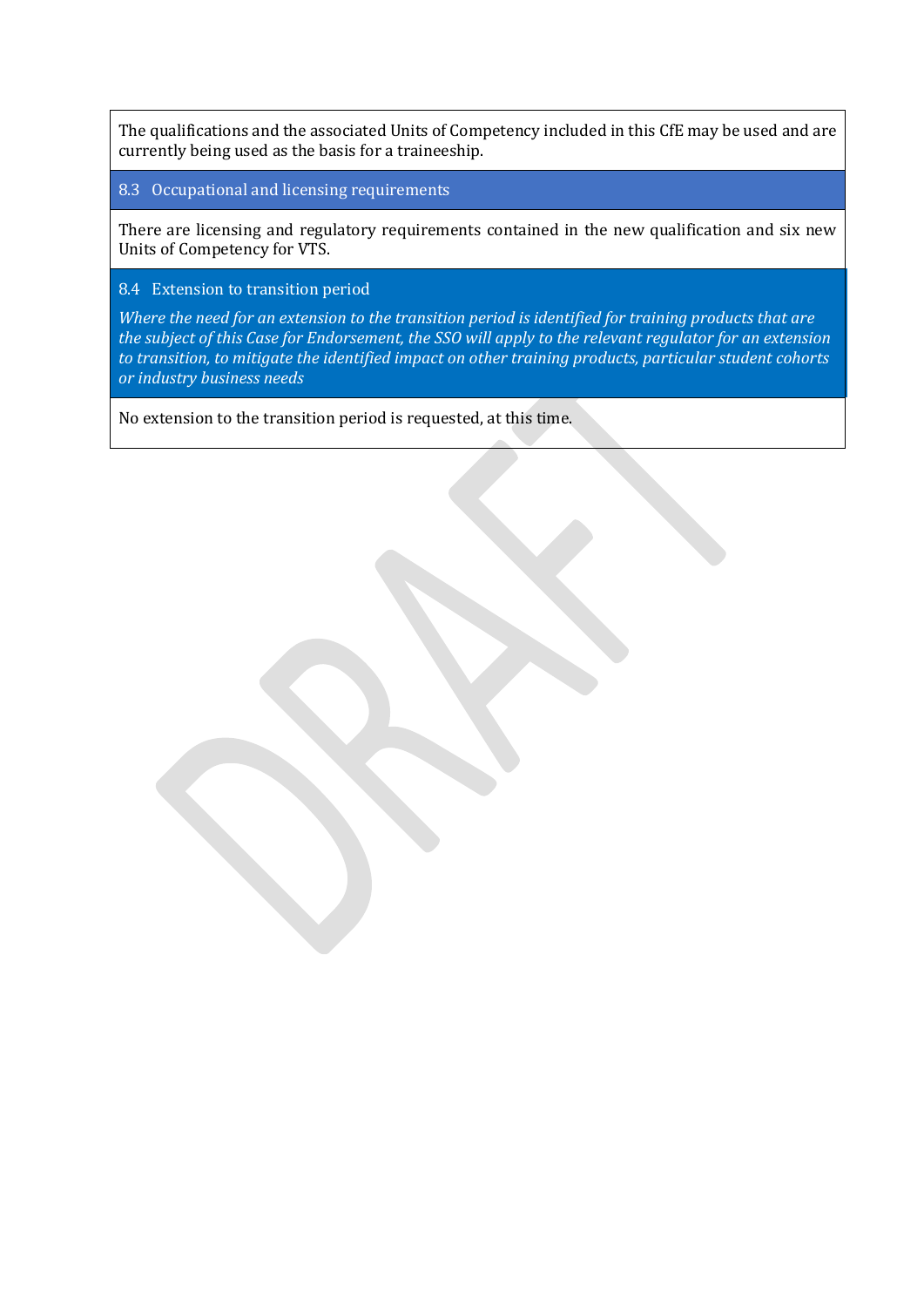### **9. Quality Assurance**

*The Case for Endorsement meets the following requirements:* 

**Standards for Training Packages 2012** 

*Training Package Products Policy* 

o *Training Package Development and Endorsement Process Policy* ✓

Companion Volume Implementation Guide is available and quality assured.

*Copies of quality assurance reports are included in [Attachment F.](#page-18-0)*

#### **10. Implementation of the Minister's priorities in training packages**

*Refer to [Attachment E](#page-16-1) for information on no enrolment and low enrolment qualifications reviewed as part of this project, and the outcomes of this review (i.e. product proposed for deletion or retention). [Attachment D](#page-16-0) also includes the rationale for retaining no and/or low enrolment products when this is the proposal.* 

*Please include an explanation of how approval of the proposed training products will support the reform priorities for training packages agreed by skills ministers in November 2015 and October 2020:*

| of training products | <i>Streamlining/rationalisation</i> The Marina Operations project revised qualification and Units of<br>Competency were specifically designed to address the skill needs for<br>entry-level job roles in Marina Operations.              |
|----------------------|------------------------------------------------------------------------------------------------------------------------------------------------------------------------------------------------------------------------------------------|
|                      | All these products contain up-to-date work practices in the industry<br>and have removed barriers which were incorporated into the<br>qualification in response to MEM Manufacturing and Engineering<br>Training Package being upgraded. |
|                      | The VTS project developed new content to address the skills and needs<br>identified for VTS Operators, a specialist maritime job role which<br>previously did not exist in the MAR Maritime Training Package.                            |
|                      | The TAC agreed to include an existing Unit of Competency for radio<br>licensing instead of creating a new Unit of Competency which was<br>reviewed as part of MAR Release 6.0 into the qualification:                                    |
|                      | MARC044 Transmit and receive information by marina VHF<br>radio                                                                                                                                                                          |
|                      |                                                                                                                                                                                                                                          |
|                      |                                                                                                                                                                                                                                          |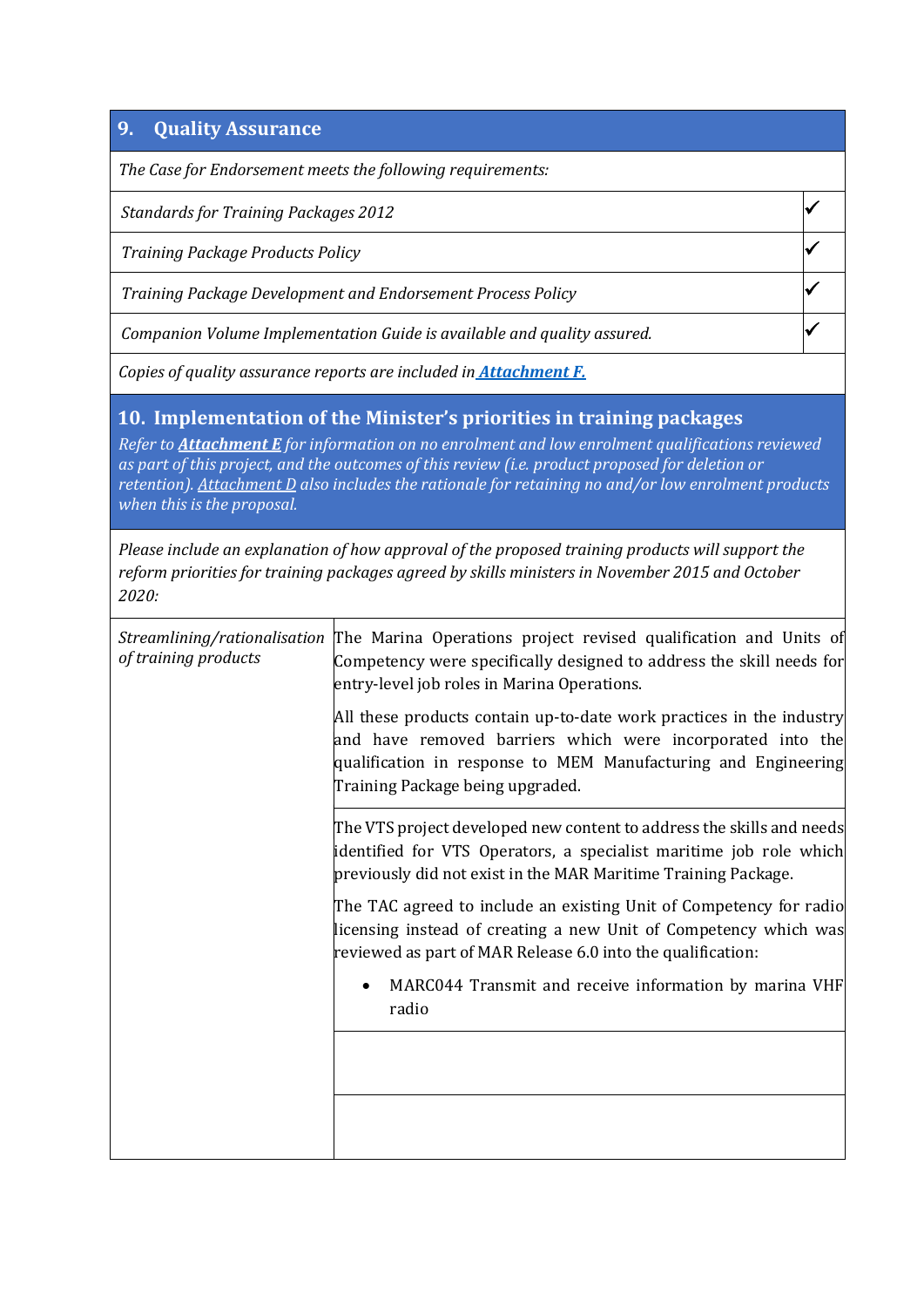| Ensure that more<br>information about industry's<br>expectations of training<br>delivery is available to<br>training providers to<br><i>improve their delivery and to</i><br>consumers to enable more<br>informed course choices | Throughout the revision and development of the qualifications and<br>Units of Competency industry's expectation was to ensure flexible<br>delivery was available to enable all industry to utilise the qualifications<br>and Units of Competency.    |
|----------------------------------------------------------------------------------------------------------------------------------------------------------------------------------------------------------------------------------|------------------------------------------------------------------------------------------------------------------------------------------------------------------------------------------------------------------------------------------------------|
| Ensure the training system<br>better supports individuals<br>to move more easily between<br>related occupations                                                                                                                  | It is expected that the outcomes delivered will address industry job<br>role expectations and compliance with regulatory requirements.                                                                                                               |
| Improve the efficiency of the<br>training system by creating<br>units that can be owned and<br>used by multiple industry<br>sectors                                                                                              | The<br>MAR<br>Maritime<br>Training<br>Package<br>Companion<br>Volume<br>Implementation Guide (CVIG) describes additional requirements<br>applicable to the learner's characteristics and describes industry's<br>expectations for training delivery. |
| Foster greater recognition of<br>skill sets and work with<br>industry to support their<br>implementation                                                                                                                         |                                                                                                                                                                                                                                                      |

## **11. A link to the full content of the proposed training package component(s)**

The AISC should be provided with a link to the full, developed training package component(s) to be approved under the Case for Endorsement.

*A link to the training package components proposed for endorsement is include[d here.](https://austindustrystandards.sharepoint.com/:f:/s/pwa/TLI%20Release%2012.0/EmbuMPLEawlDgXlD26L68c8B0Fyu8JTODUfQXtWfCmCS-A?e=WxrA9M)* 

#### This Case for Endorsement was agreed to by the **Maritime IRC.**

| Name of Chair      |  |
|--------------------|--|
| Signature of Chair |  |
| Date               |  |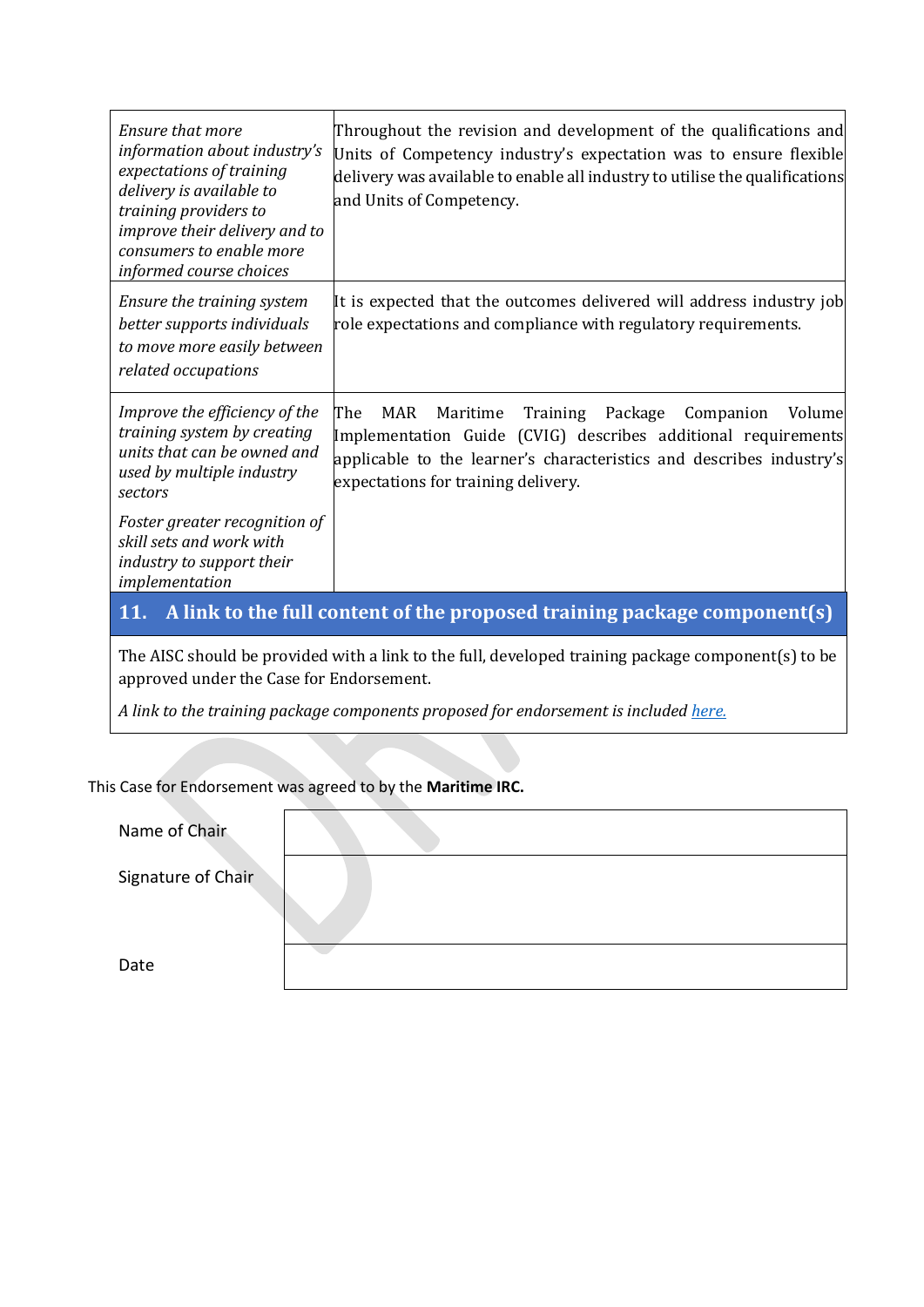## **Attachment A: Training products submitted for approval**

**Please set out in the table below, the training products submitted for approval, including showing whether this is an updated, new or deleted product.**

<span id="page-9-0"></span>

| <b>Training Product Name</b>                        | Type           | <b>For existing</b><br>products,<br>equivalence/non-<br>equivalence status | For updated products, rationale for<br>equivalence/non-equivalence status                            |
|-----------------------------------------------------|----------------|----------------------------------------------------------------------------|------------------------------------------------------------------------------------------------------|
| Qualifications                                      |                |                                                                            |                                                                                                      |
| MAR30122 Certificate III in Marina Operations       | <b>Updated</b> | Not equivalent                                                             | Significant changes to core units to align<br>with vocational outcome required for the<br>job role   |
| MAR30022 Certificate III in Vessel Traffic Services | <b>New</b>     |                                                                            |                                                                                                      |
|                                                     |                |                                                                            |                                                                                                      |
| Maintain marina infrastructure<br>MARB056           | Updated        | Not equivalent                                                             | Significant changes to the criteria to<br>align with vocational outcome required<br>for the job role |
| MARB057<br>Perform routine tasks in a marina        | Updated        | Not equivalent                                                             | Significant changes to the criteria to<br>align with vocational outcome required<br>for the job role |
| Refuel a vessel<br>MARB058                          | Updated        | Not equivalent                                                             | Significant changes to the criteria to<br>align with vocational outcome required<br>for the job role |
| MARB059<br>Undertake basic boatyard operations      | Updated        | Not equivalent                                                             | Significant changes to the criteria to<br>align with vocational outcome required<br>for the job role |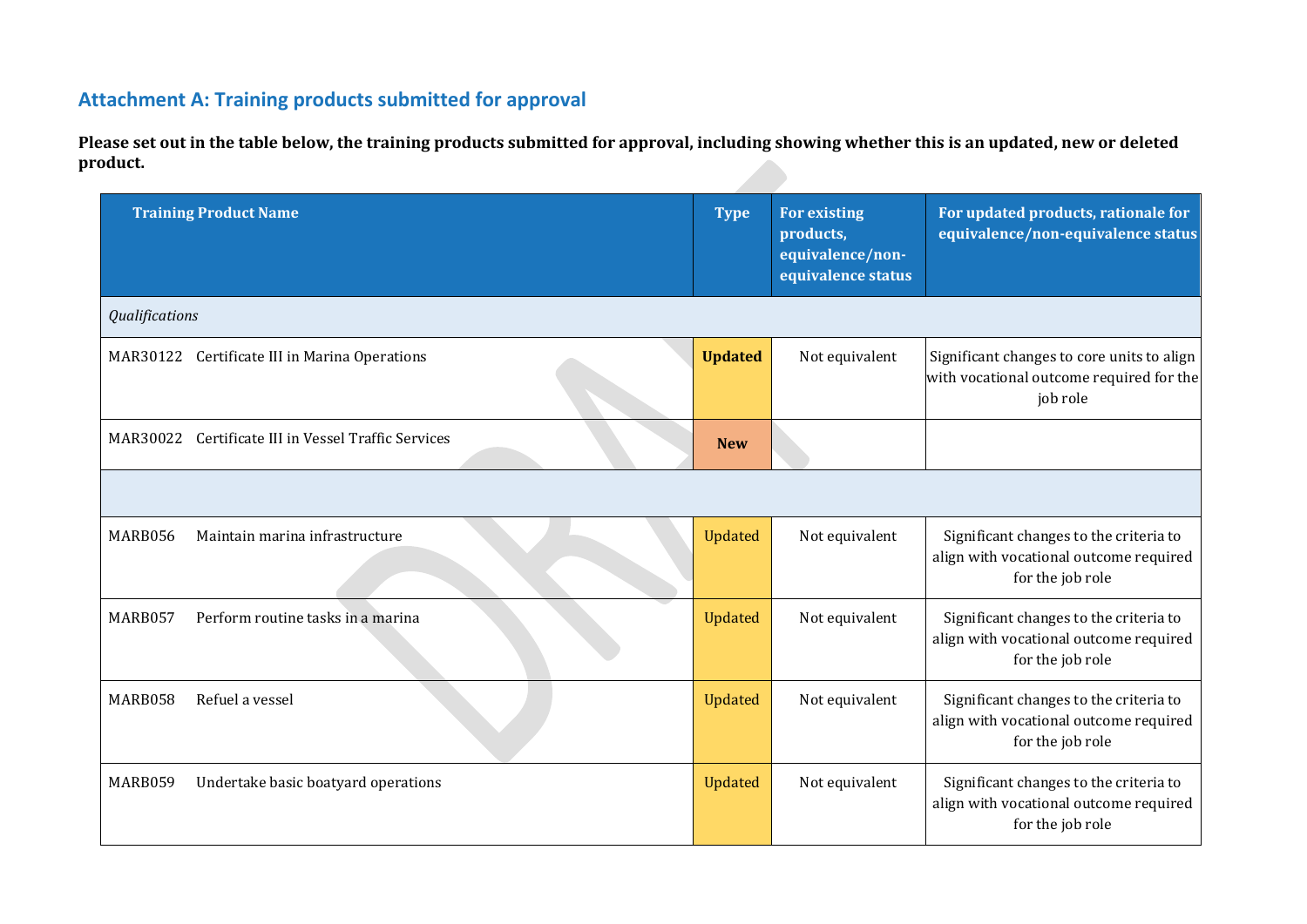<span id="page-10-0"></span>

| <b>Training Product Name</b> |                                                                      | <b>Type</b>    | <b>For existing</b><br>products,<br>equivalence/non- | For updated products, rationale for<br>equivalence/non-equivalence status                            |
|------------------------------|----------------------------------------------------------------------|----------------|------------------------------------------------------|------------------------------------------------------------------------------------------------------|
|                              |                                                                      |                | equivalence status                                   |                                                                                                      |
| MARC063                      | Operate Vessel Traffic Services (VTS) equipment                      | <b>New</b>     |                                                      |                                                                                                      |
| MARF051                      | Apply communication, coordination and interactions for VTS provision | <b>New</b>     |                                                      |                                                                                                      |
| MARF052                      | Apply nautical knowledge                                             | <b>New</b>     |                                                      |                                                                                                      |
| MARF053                      | Apply personal attributes                                            | <b>New</b>     |                                                      |                                                                                                      |
| MARF054                      | Apply safe work practices in a marina                                | <b>Updated</b> | Not equivalent                                       | Significant changes to the criteria to<br>align with vocational outcome required<br>for the job role |
| MARF055                      | Classify marina infrastructure, vessels and staffing structure       | <b>Updated</b> | Not equivalent                                       | Significant changes to the criteria to<br>align with vocational outcome required<br>for the job role |
| MARF056                      | Provide Vessel Traffic Services                                      | <b>New</b>     |                                                      |                                                                                                      |
| MARF057                      | Respond to marina emergencies                                        | <b>Updated</b> | Not equivalent                                       | Significant changes to the criteria to<br>align with vocational outcome required<br>for the job role |
| <b>MARI005</b>               | Respond to emergency situations                                      | <b>New</b>     |                                                      |                                                                                                      |
|                              |                                                                      |                |                                                      |                                                                                                      |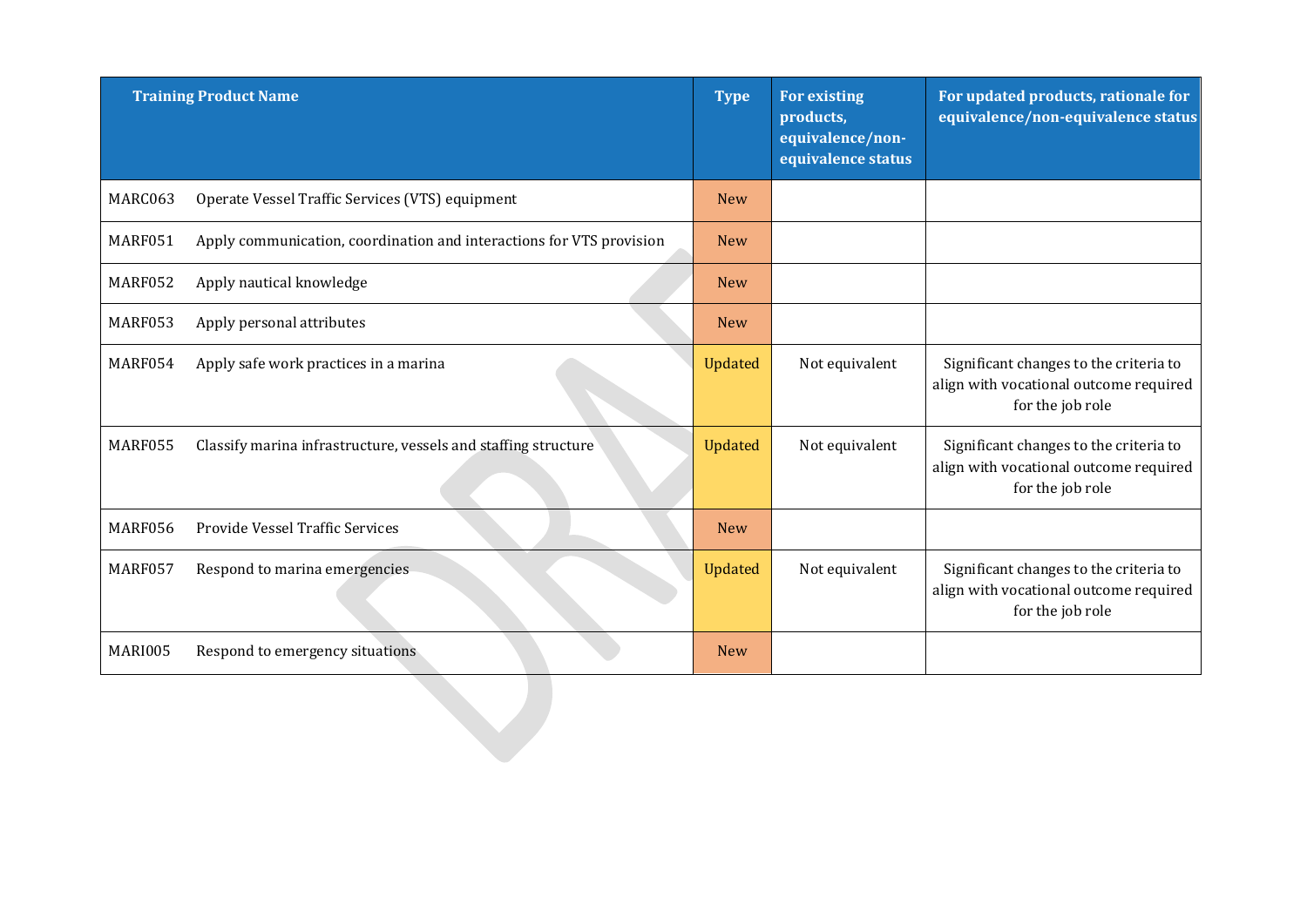## **Attachment B: How qualification updates support job roles**

<span id="page-11-0"></span>

| <b>Job role</b>                            | Qualification                                                                                                                                                                       | Proposed updates and how these better support the job role                                                                                                                                                                   |
|--------------------------------------------|-------------------------------------------------------------------------------------------------------------------------------------------------------------------------------------|------------------------------------------------------------------------------------------------------------------------------------------------------------------------------------------------------------------------------|
| 899211, Deck Hand                          | MAR30122 Certificate III in<br>Marina Operations                                                                                                                                    | Job roles in marina operations are an entry-level pathway into the industry and<br>nominated traineeship.                                                                                                                    |
|                                            |                                                                                                                                                                                     | Proposed updates to the qualification include:                                                                                                                                                                               |
|                                            |                                                                                                                                                                                     | removing potential barriers to student enrolment into the qualification as<br>$\bullet$<br>a result of imported Units of Competency bring upgraded (MEM<br>Manufacturing and Engineering Training Package have been removed) |
|                                            |                                                                                                                                                                                     | aligning skills and knowledge to be consistent with the occupation<br>outcome which is appropriate for entry-level pathway into the industry                                                                                 |
|                                            |                                                                                                                                                                                     | aligning skills and knowledge with current work practices and work<br>health and safety requirements                                                                                                                         |
|                                            |                                                                                                                                                                                     | updating electives and core Units of Competency to facilitate the<br>development of skills and knowledge required for different types of<br>marinas, models of business practices and operations                             |
| Vessel Traffic Services (VTS)              | MAR30022 Certificate III in                                                                                                                                                         | The VTS project:                                                                                                                                                                                                             |
| <b>Vessel Traffic Services</b><br>Operator | developed new content to address the skills and knowledge identified for<br>$\bullet$<br>VTS Operator which previously did not exist in the MAR Maritime<br><b>Training Package</b> |                                                                                                                                                                                                                              |
|                                            |                                                                                                                                                                                     | the new qualification and new Units of Competency support the<br>$\bullet$<br>achievement of licensing and regulatory requirements (Marine Orders)<br>relevant to VTS Operators                                              |

**Please use the table below to demonstrate how the proposed updates to qualifications will better support job roles**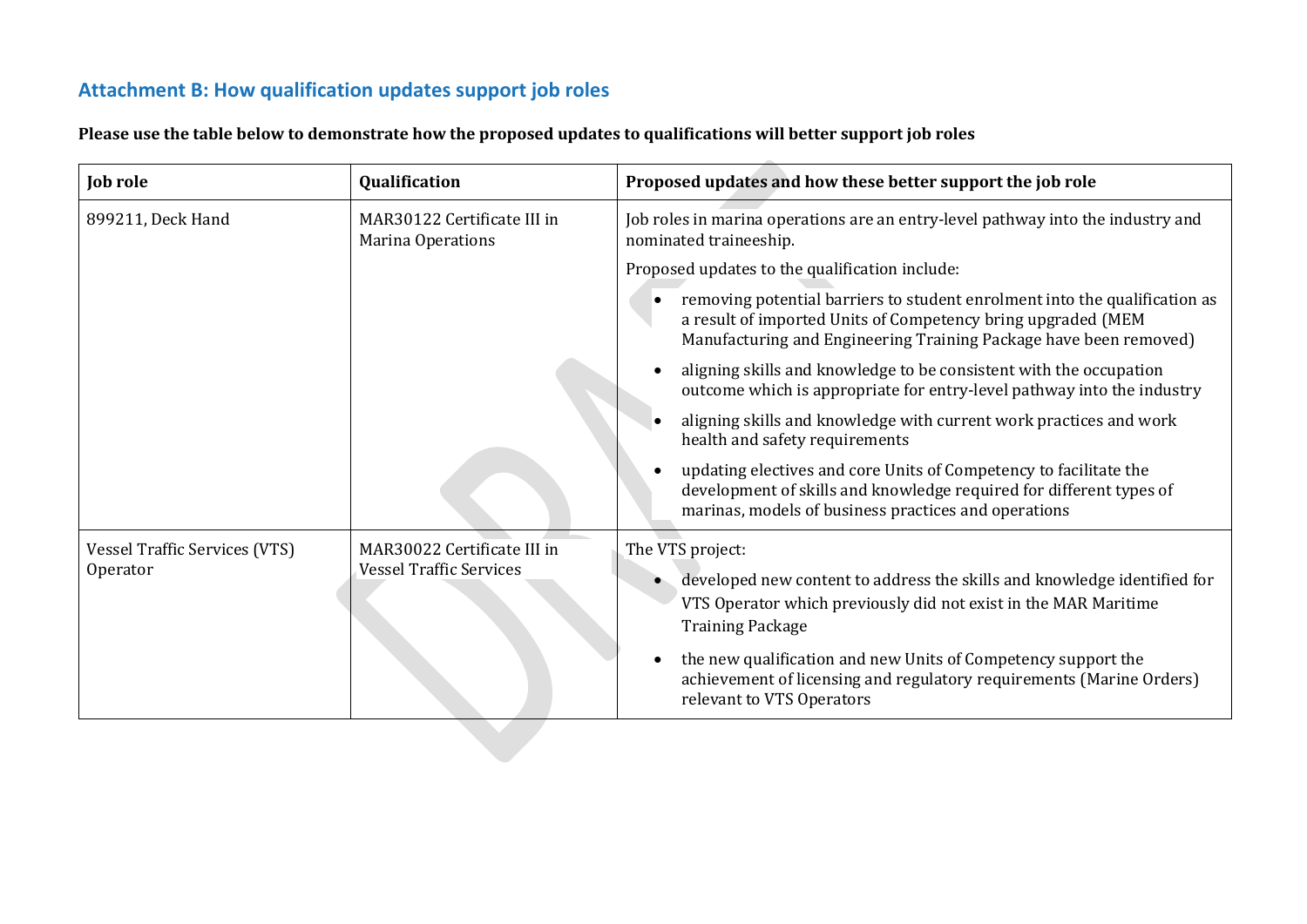## **Attachment C: Stakeholder consultation**

### **List of stakeholders that actively participated in stakeholder consultation for the project:**

| <b>Name</b>                | <b>Organisation</b>                                     | <b>Title</b>                                                                  | <b>Industry</b> | <b>Representation</b><br><b>Type</b>   | <b>State</b> |
|----------------------------|---------------------------------------------------------|-------------------------------------------------------------------------------|-----------------|----------------------------------------|--------------|
| Neil Trainer               | <b>Australian Maritime Safety</b><br>Authority (AMSA)   | Principal Advisor, Vessel Traffic<br>Services / IALA VTS Expert-World<br>Wide | Maritime        | <b>Federal Regulator</b>               | National     |
| Kerrie<br>Abercrombie      | <b>Australian Maritime Safety</b><br>Authority (AMSA)   | <b>REEFVTS Project Officer</b>                                                | Maritime        | <b>Federal Regulator</b>               | National     |
| Dr Michelle Grech          | <b>Australian Maritime Safety</b><br>Authority (AMSA)   | Manager of VTS Group and member of<br>VTS Advisory Group                      | Maritime        | <b>Federal Regulator</b>               | National     |
| Anita Robson               | Australian Maritime College<br>(AMC)                    | Manager, VTS Training                                                         | Maritime        | Training<br>organisation               | Tasmania     |
| Jillian Carson-<br>Jackson | <b>JCJ Consulting</b>                                   | VTS trainer and IMO IALA Model<br>Courses                                     | Maritime        | Private                                |              |
| Daniel McGowan             | Australian Maritime College<br>(AMC)                    | VTS trainer                                                                   | Maritime        | Training<br>organisation               | Tasmania     |
| Vijayalakshmi<br>Selvaraj  | Marina Industries<br>Association (MIA)                  | <b>Industry Education Officer</b>                                             | Maritime        | Association and<br>Employer            | <b>NSW</b>   |
| Shane Wilson               | <b>Boating Industry Association</b><br>(BIA)            | Manager                                                                       | Maritime        | Association and<br>Employer            | <b>NSW</b>   |
| Bahram Abedi               | <b>Transport for NSW</b>                                | Seafarer Standards and Liaison Officer                                        | Maritime        | Government<br>Department               | <b>NSW</b>   |
| Clemens Overdijk           | Sydney Superyacht Marina                                | Marina Manager                                                                | Maritime        | Employer                               | <b>NSW</b>   |
| Colin Hodson               | Professional and Technical<br><b>Training Australia</b> | <b>Training Director</b>                                                      | Maritime        | Registered<br>Training<br>Organisation | QLD          |
| <b>Adam Smith</b>          | <b>Boating Industry Association</b><br>(BIA)            | Director/NSW Chairperson                                                      | Maritime        | Association and<br>employer            | <b>NSW</b>   |
| <b>Richard Barrett</b>     | Scarborough Marina                                      | Manager                                                                       | Maritime        | Employer                               | QLD          |
| Stephen Hinton             | SJH Trust TA Beckton Group<br>Pty Ltd                   | Director and Maritime<br>trainer/assessor                                     | Maritime        | Employer                               | <b>QLD</b>   |
| Peter Mikkelsen            | Smit Lamnalco                                           | Maine Engineer                                                                | Maritime        | Employer                               | National     |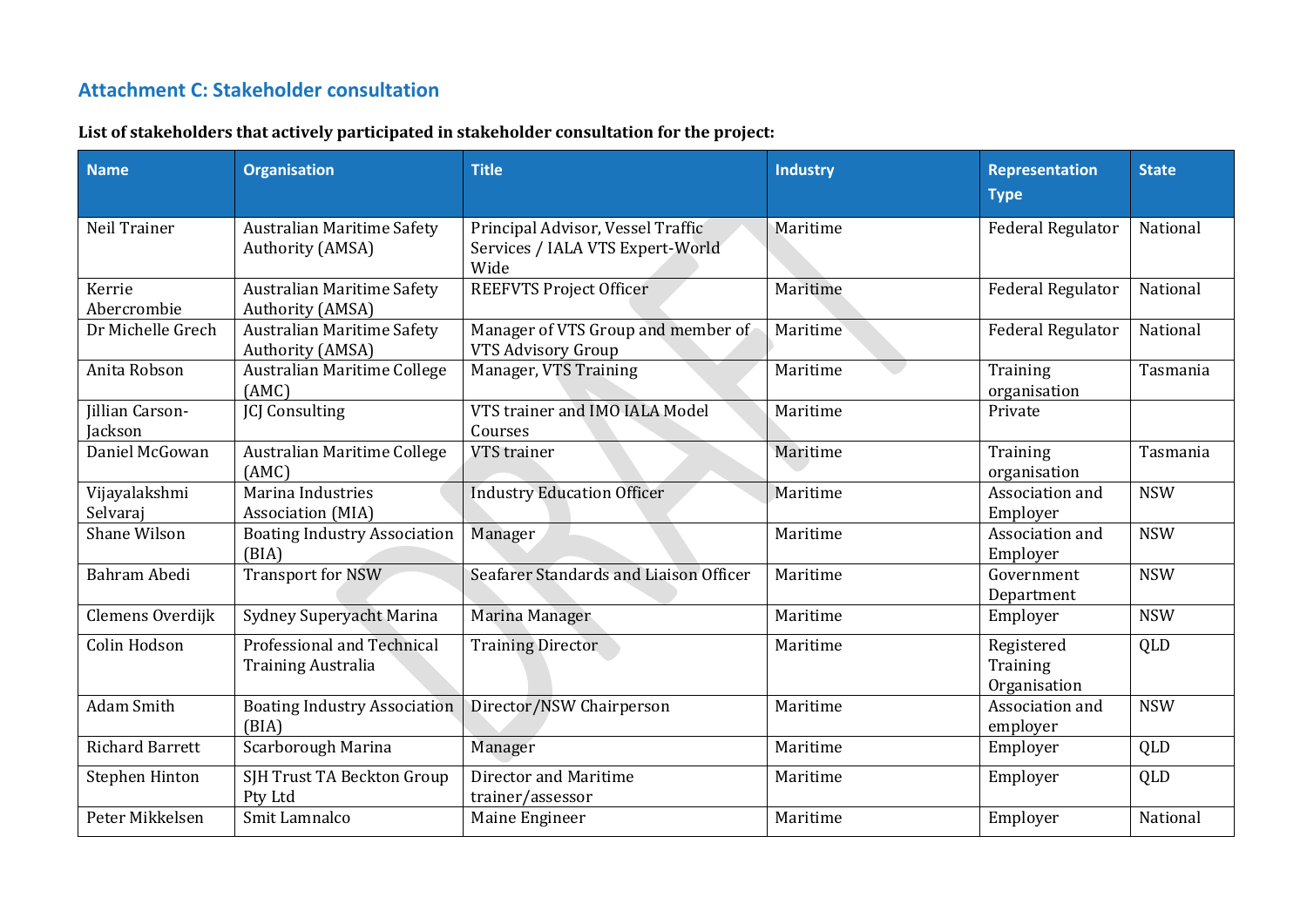| <b>Name</b>                                                   | <b>Organisation</b>                                                                                                | <b>Title</b>                                                   | <b>Industry</b>               | Representation<br><b>Type</b>          | <b>State</b> |
|---------------------------------------------------------------|--------------------------------------------------------------------------------------------------------------------|----------------------------------------------------------------|-------------------------------|----------------------------------------|--------------|
| Captain Arthur<br>Jones                                       | River Houseboat Marina<br><b>Operations</b>                                                                        | Ancom on Murray Incorporated                                   | Maritime                      | Registered<br>Training<br>Organisation | <b>SA</b>    |
| Glen Scott                                                    | Royal Queensland Yacht<br>Club                                                                                     | Marina Manager                                                 | Maritime                      | Employer                               | QLD          |
| John Fisher                                                   | <b>Logistics and Defence Skills</b><br>Council                                                                     | <b>Industry Consultant</b>                                     | Maritime                      | Skills Council                         | WA           |
| VTS Operators<br>Advisory Group<br>(VTS Training<br>products) | <b>Australian Maritime Safety</b><br>Authority (AMSA)                                                              | 25 members                                                     | Maritime                      | VTS Operators                          | National     |
| Suzie Hounsham                                                | <b>State Workforce Planning</b><br>Department of Training and<br><b>Workforce Development</b><br>Western Australia | Senior Program Officer, Training<br><b>Curriculum Services</b> | Government                    | <b>State Training</b><br>Authority     | <b>WA</b>    |
| <b>Mandy Penton</b>                                           | <b>Transport and Distribution</b><br>& General Studies Further<br>Education                                        | Curriculum Maintenance Manager                                 | <b>Curriculum Maintenance</b> | University                             | Victoria     |
| David Duncan                                                  | Kimberley Ports Ltd                                                                                                | <b>Harbour Master</b>                                          | Maritime                      | Employer                               | <b>WA</b>    |
| Kilian Ekin                                                   | Southern Ports - Esperance                                                                                         | <b>Harbour Master</b>                                          | Maritime                      | Employer                               | <b>WA</b>    |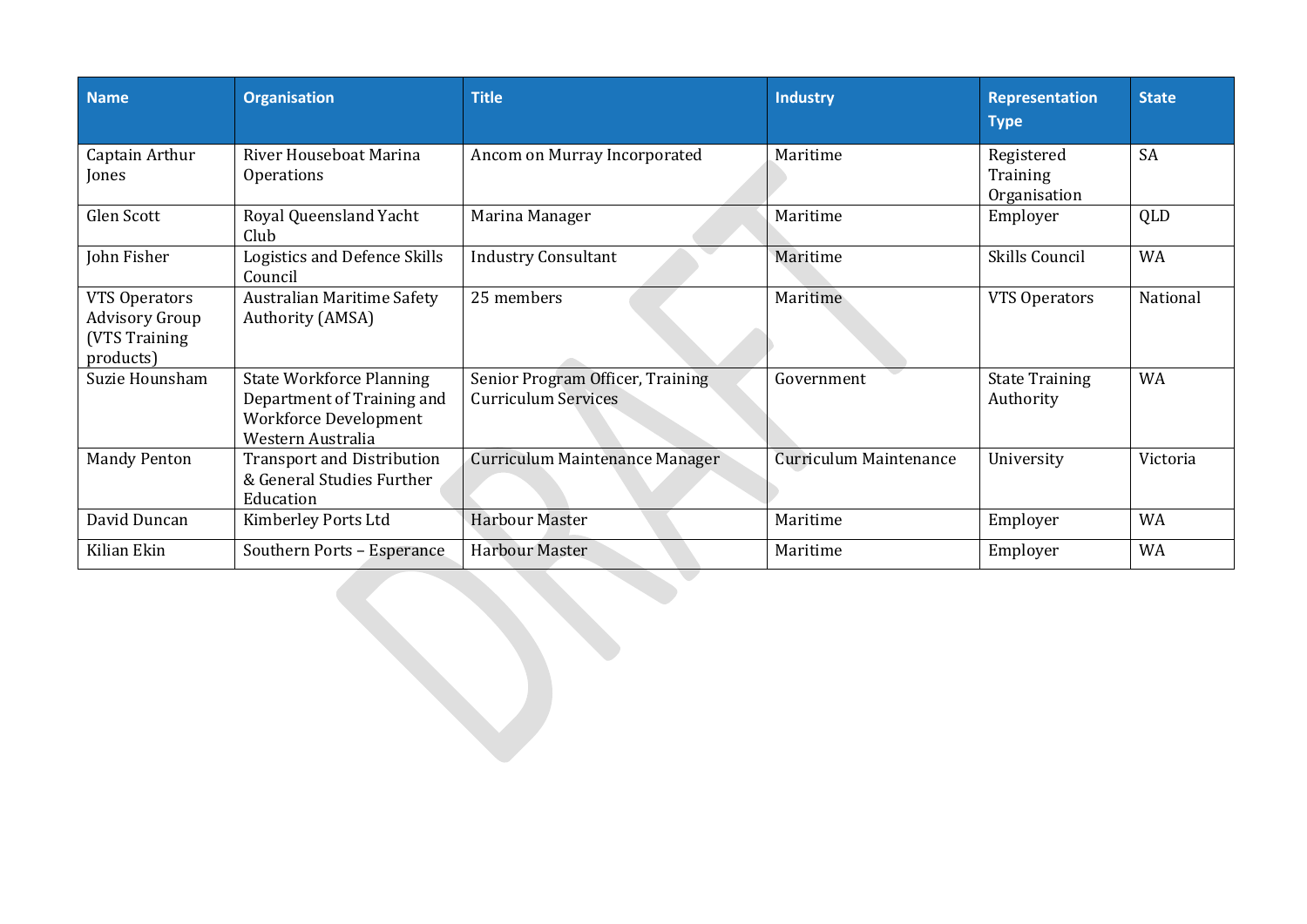## **Summary of Feedback by Stakeholder type:**

| <b>Stakeholder Type</b>                                      | <b>Key Feedback Points</b> | <b>Actions Taken to Address Feedback</b> |
|--------------------------------------------------------------|----------------------------|------------------------------------------|
| <b>Industry Reference Committee (IRC)</b><br>Representatives |                            |                                          |
| <b>Peak Industry Bodies</b>                                  |                            |                                          |
| <b>Employers (Non-IRC)</b>                                   |                            |                                          |
| <b>Regulators</b>                                            |                            |                                          |
| <b>Registered Training Organisations (RTOs)</b>              | $\bullet$                  |                                          |
| <b>Training Boards/Other</b>                                 |                            |                                          |
| <b>State and Territory Training Authorities (STAs)</b>       |                            |                                          |
| <b>Unions</b>                                                |                            |                                          |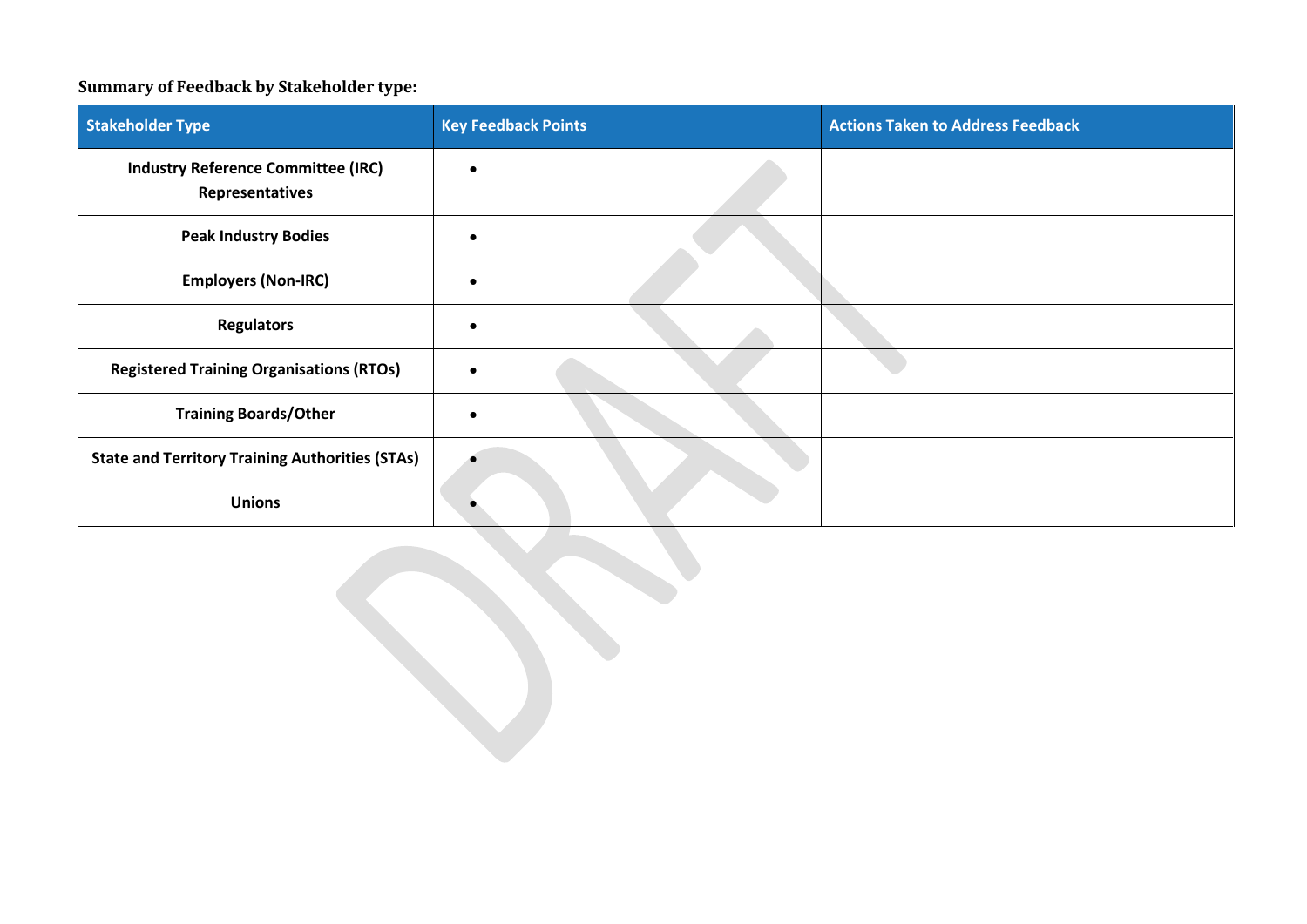## **Summary of Issues raised during stakeholder consultation**

| <b>Issue raised</b> | <b>Key Feedback Points</b> | Actions Taken to Address Feedback |
|---------------------|----------------------------|-----------------------------------|
| No issues raised    |                            |                                   |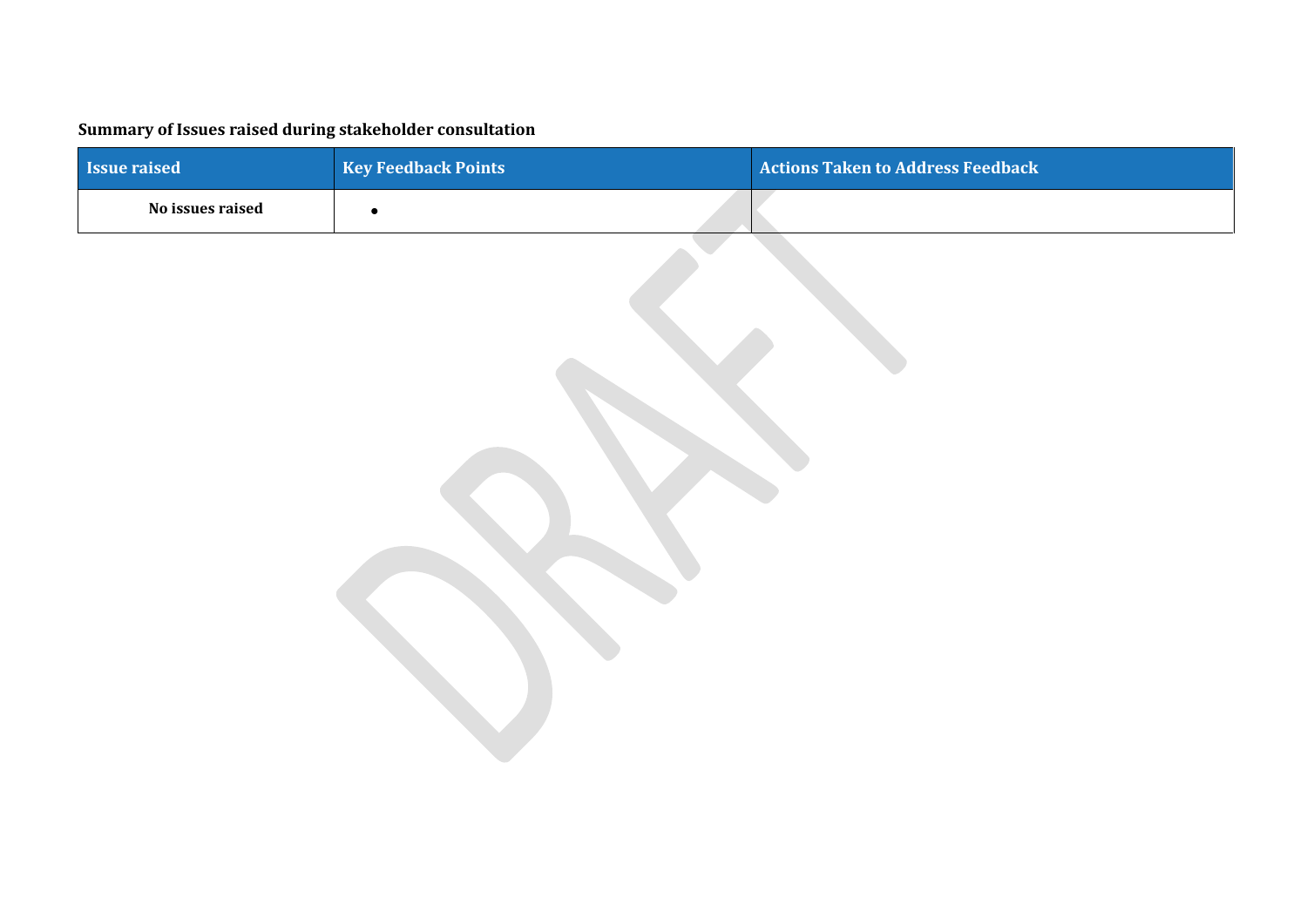## **Attachment D: Mandatory Workplace Requirements in Training Products**

Please set out in the table below training products which include a mandatory workplace requirement (i.e. which must be completed in a workplace)

<span id="page-16-1"></span><span id="page-16-0"></span>

| Code/title | <b>Description of the</b><br>Requirement<br>$\sqrt{2}$ (e.g. work placement, $\sqrt{2}$<br>assessment requirement) | <b>Rationale for Inclusion</b> | <b>Evidence of employer</b><br>support |
|------------|--------------------------------------------------------------------------------------------------------------------|--------------------------------|----------------------------------------|
| Nil        |                                                                                                                    |                                |                                        |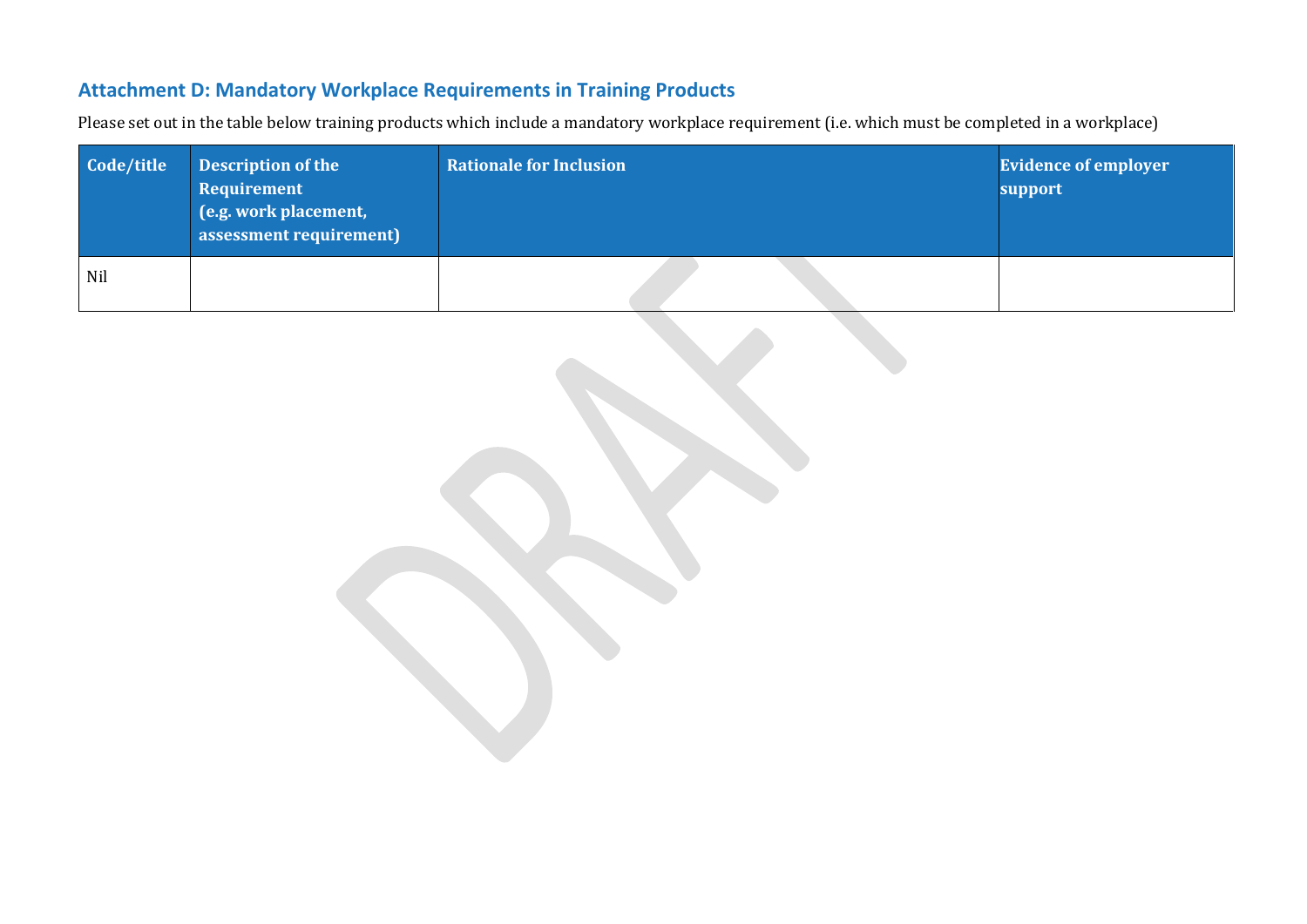## **Attachment E: No enrolment and low enrolment training products**

#### **No Enrolment:**

Please set out in the table below those training products that have had no enrolments over the past three years for which data is available

| <b>Units of Competency</b>                |                                        |                                |
|-------------------------------------------|----------------------------------------|--------------------------------|
| <b>Name of Unit/Unit Code</b>             | <b>Proposed for retention/deletion</b> | <b>Rationale for Retention</b> |
| Not applicable.                           |                                        |                                |
| <b>Qualifications</b>                     |                                        |                                |
| Name of Qualification/ Qualification Code | Proposed for retention/deletion        | <b>Rationale for Retention</b> |
| Not applicable.                           |                                        |                                |

#### **Low Enrolment:**

Please set out in the table below those training products that have had low enrolments over the past three years for which data is available<sup>1</sup>

| <b>Units of Competency</b>                 |                                        |                                |  |
|--------------------------------------------|----------------------------------------|--------------------------------|--|
| <b>Name of Unit/Unit Code</b>              | <b>Proposed for retention/deletion</b> | <b>Rationale for Retention</b> |  |
| Not applicable.                            |                                        |                                |  |
| <b>Qualifications</b>                      |                                        |                                |  |
| Name of Qualification / Qualification Code | <b>Proposed for retention/deletion</b> | <b>Rationale for Retention</b> |  |
| Not applicable.                            |                                        |                                |  |

<sup>&</sup>lt;sup>1</sup> Low enrolment training products are qualifications or units of competency that have had less than 42 enrolments in each of the past three years *(this is the maximum no. of enrolments for the bottom 25% of qualifications based on average enrolments over 2016 - 2018)*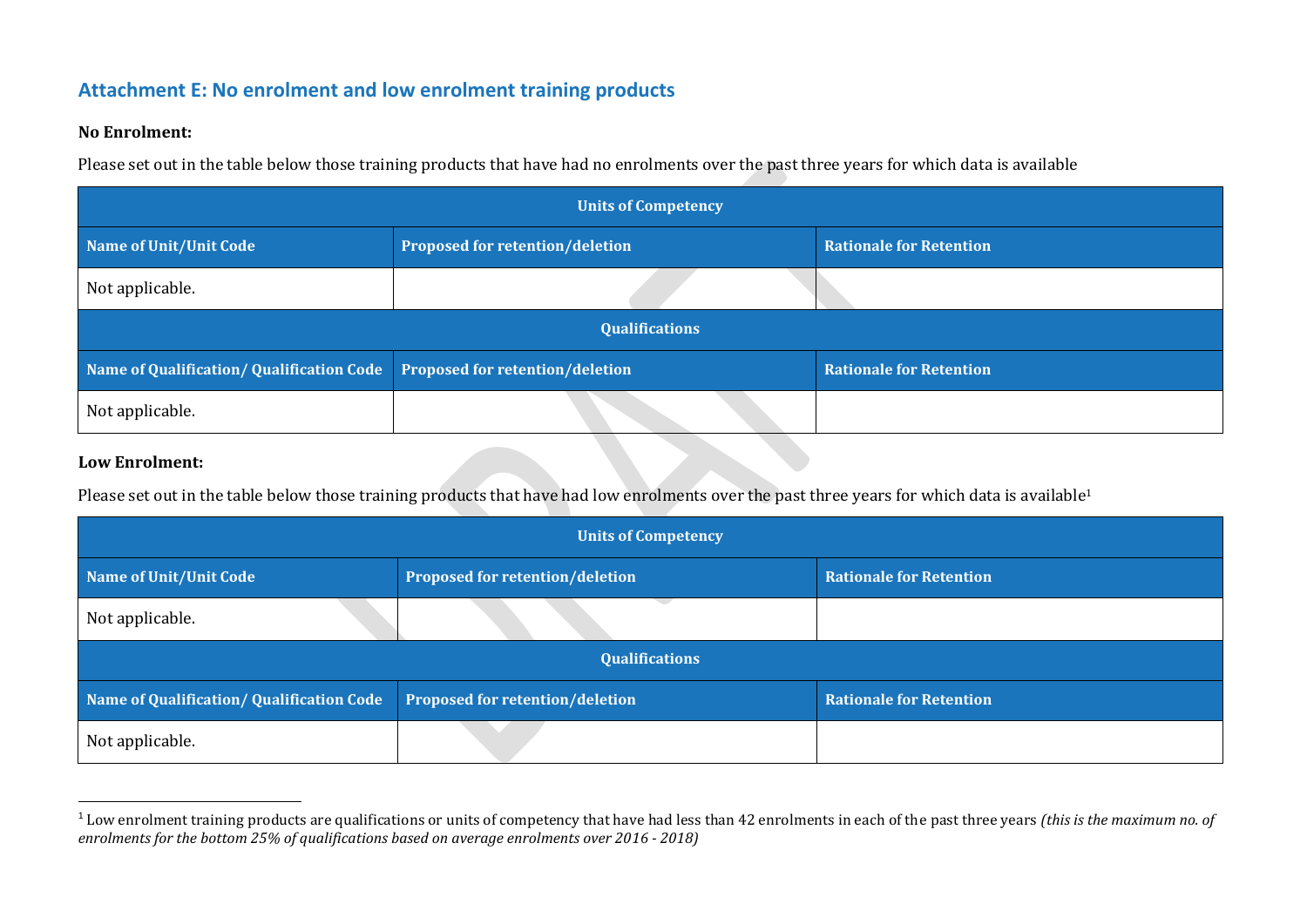## <span id="page-18-0"></span>**Attachment F: Quality assurance reports**

- Independent Quality Report
- Editorial and Equity Report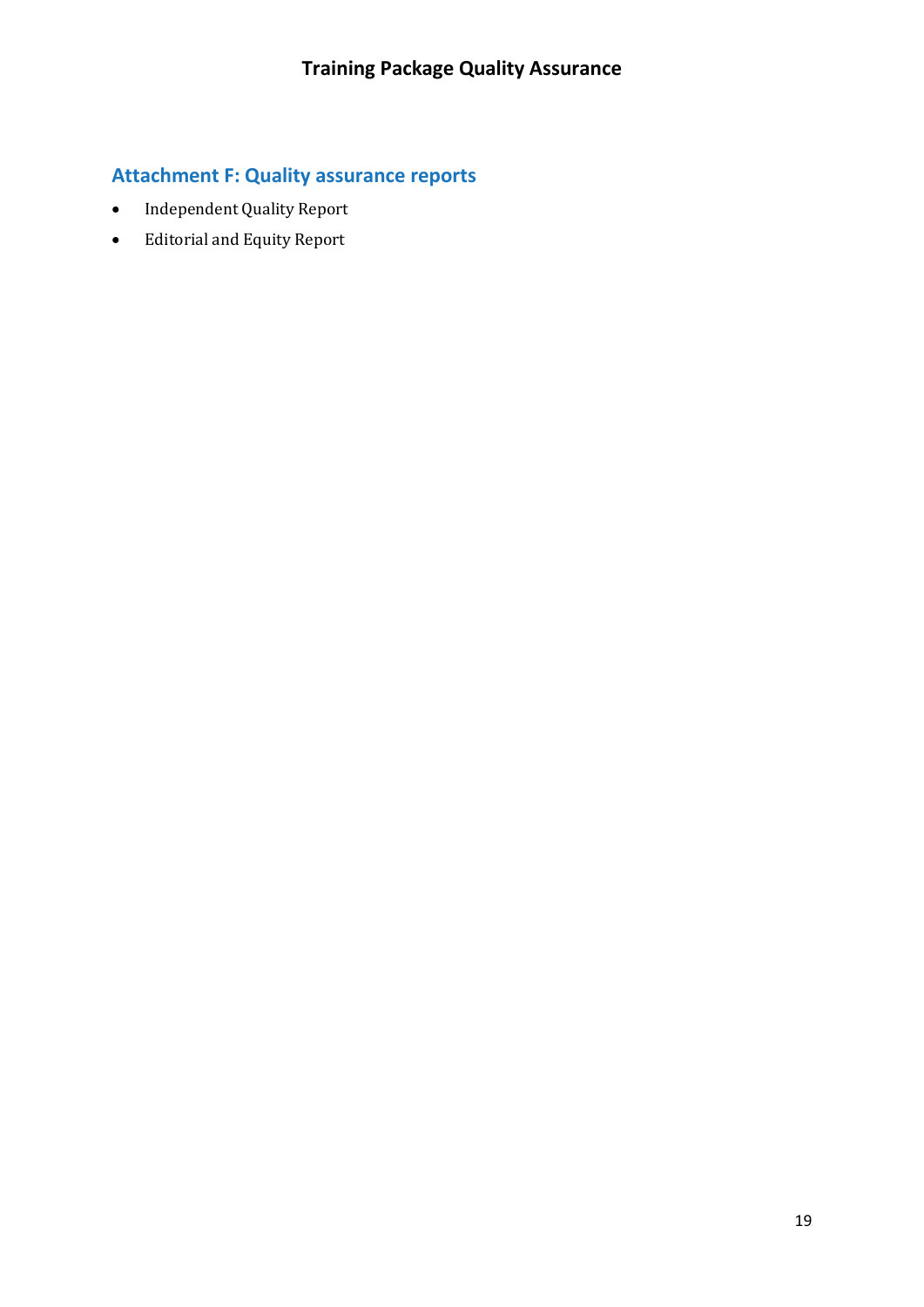# **Editorial Report Template**

| 1. Cover page                                                                                                        |                                                                                                       |                                                                           |
|----------------------------------------------------------------------------------------------------------------------|-------------------------------------------------------------------------------------------------------|---------------------------------------------------------------------------|
| <b>Information required</b>                                                                                          | <b>Detail</b>                                                                                         |                                                                           |
| Training Package title and code                                                                                      | (Release 9.0)                                                                                         | <b>MAR Maritime Training Package</b>                                      |
| Number of new qualifications and their titles <sup>1</sup>                                                           | One (1) new qualification:                                                                            |                                                                           |
|                                                                                                                      | MAR30022                                                                                              | Certificate III in Vessel Traffic Services                                |
| Number of revised qualifications and their titles                                                                    | One (1) revised qualification:                                                                        |                                                                           |
|                                                                                                                      | MAR30122                                                                                              | Certificate III in Marina Operations                                      |
| Number of new units of competency and their ti-<br>tles                                                              |                                                                                                       | Six (6) new units of competency:                                          |
|                                                                                                                      | MARC063                                                                                               | Operate Vessel Traffic Services (VTS) equip-<br>ment                      |
|                                                                                                                      | MARF051                                                                                               | Apply communication, coordination and inter-<br>actions for VTS provision |
|                                                                                                                      | MARF052                                                                                               | Apply nautical knowledge                                                  |
|                                                                                                                      | MARF053                                                                                               | Apply personal attributes                                                 |
|                                                                                                                      | MARF056                                                                                               | Provide Vessel Traffic Services                                           |
|                                                                                                                      | MARI005                                                                                               | Respond to emergency situations                                           |
| Number of revised units of competency and their<br>titles                                                            |                                                                                                       | Seven (7) revised units of competency:                                    |
|                                                                                                                      | MARB056                                                                                               | Maintain marina infrastructure                                            |
|                                                                                                                      | MARB057                                                                                               | Perform routine tasks in a marina                                         |
|                                                                                                                      | MARB058                                                                                               | Refuel a vessel                                                           |
|                                                                                                                      | MARB059                                                                                               | Undertake basic boatyard operations                                       |
|                                                                                                                      | MARF054                                                                                               | Apply safe work practices in a marina                                     |
|                                                                                                                      | MARF055                                                                                               | Classify marina infrastructure, vessels and<br>staffing structure         |
|                                                                                                                      | MARF057                                                                                               | Respond to marina emergencies                                             |
| Confirmation that the draft training package<br>components are publication-ready                                     | The draft Training Package components will be publication ready once<br>uploaded onto training.gov.au |                                                                           |
| Is the Editorial Report prepared by a member of<br>the Quality Assurance Panel? If 'yes' please pro-<br>vide a name. | Yes. Trish Gamper (Gamper Consulting Services)                                                        |                                                                           |
| Date of completion of the report                                                                                     | 27 April 2022                                                                                         |                                                                           |

<sup>1</sup> *When the number of training products is high the titles can be presented as an attachment.*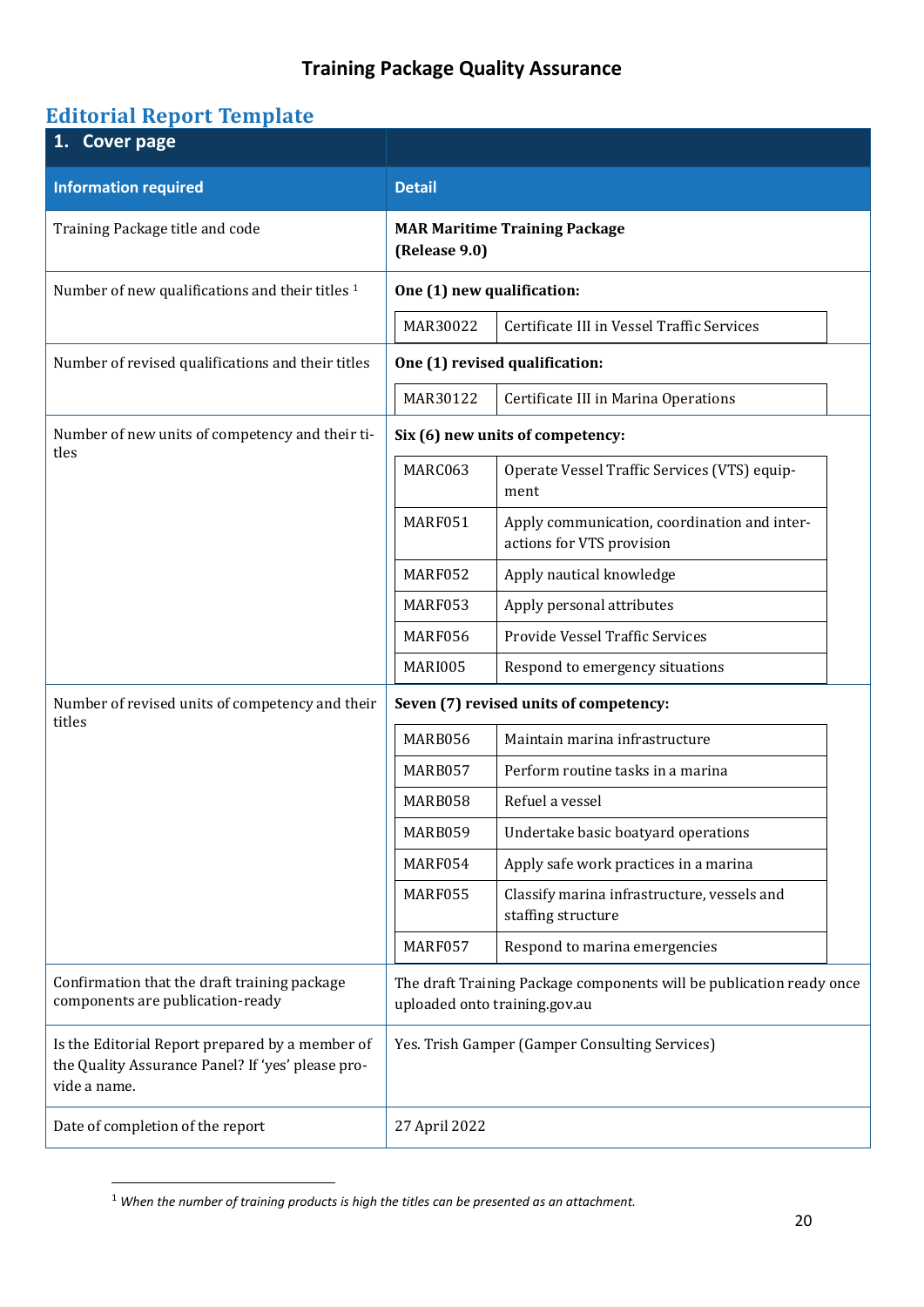## **2. Content and structure**

#### **Units of competency**

| <b>Editorial requirements</b>                                                                         | <b>Comments</b>                                                                                                                                                                                                                                                                                                                                                                                                                                                                                                                                                                                 |
|-------------------------------------------------------------------------------------------------------|-------------------------------------------------------------------------------------------------------------------------------------------------------------------------------------------------------------------------------------------------------------------------------------------------------------------------------------------------------------------------------------------------------------------------------------------------------------------------------------------------------------------------------------------------------------------------------------------------|
| Standard 5:<br>The structure of units of competency complies with the unit<br>of competency template. | The structure of the units of competency complies<br>with the unit of competency template and contains all<br>necessary requirements. Applications clearly identify<br>the requirements of the unit and the skills and<br>knowledge required for those working in the mari-<br>time industry. Licensing requirements are included,<br>where necessary. Elements and Performance Criteria<br>are clearly written and cover the Foundation Skills es-<br>sential to performance.<br>Essential operating conditions and other variables es-<br>sential to the work environment are included in the |
| Standard 7:                                                                                           | Range of Conditions, where applicable.<br>The structure of the assessment requirements com-                                                                                                                                                                                                                                                                                                                                                                                                                                                                                                     |
| The structure of assessment requirements complies with the<br>assessment requirements template.       | plies with the assessment requirements template.<br>Performance and knowledge evidence contain ade-<br>quate frequency and/or volume of evidence required<br>and the assessment conditions outline mandatory<br>conditions for assessment and details relevant equip-<br>ment and resources required.                                                                                                                                                                                                                                                                                           |

#### **Qualifications**

| <b>Editorial requirements</b>                                                                                                                                                                                   | Comments by the editor                                                                                                                                                                                                                                                       |
|-----------------------------------------------------------------------------------------------------------------------------------------------------------------------------------------------------------------|------------------------------------------------------------------------------------------------------------------------------------------------------------------------------------------------------------------------------------------------------------------------------|
| Standard 9:<br>• The structure of the information for qualifications complies<br>with the qualification template.                                                                                               | The structure of the new and revised qualifications<br>complies with the qualification template. The<br>MAR30022 Certificate III in Vessel Traffic Services<br>contains core only units, as required to seek Austral-<br>ian Maritime Safety Authority (AMSA) certification. |
| Standard 10:<br>Credit arrangements existing between Training Package<br>qualifications and Higher Education qualifications are listed<br>in a format that complies with the credit arrangements tem-<br>plate. | No credit arrangements currently exist between the<br>MAR Maritime Training Package qualifications and<br>higher education qualifications.                                                                                                                                   |

#### **Companion Volumes**

| <b>Editorial requirements</b>                                                                                                                                      | Comments by the editor                                                                                                                                                                                                                        |
|--------------------------------------------------------------------------------------------------------------------------------------------------------------------|-----------------------------------------------------------------------------------------------------------------------------------------------------------------------------------------------------------------------------------------------|
| Standard 11:<br>A quality assured companion volume implementation guide<br>is available and complies with the companion volume imple-<br>mentation guide template. | Australian Industry Standards (AIS) provided a Com-<br>panion Volume Implementation Guide (CVIG) for edit-<br>ing which complies with the CVIG template. The CVIG<br>has been quality assured in accordance with AIS inter-<br>nal processes. |

## **3. Proofreading**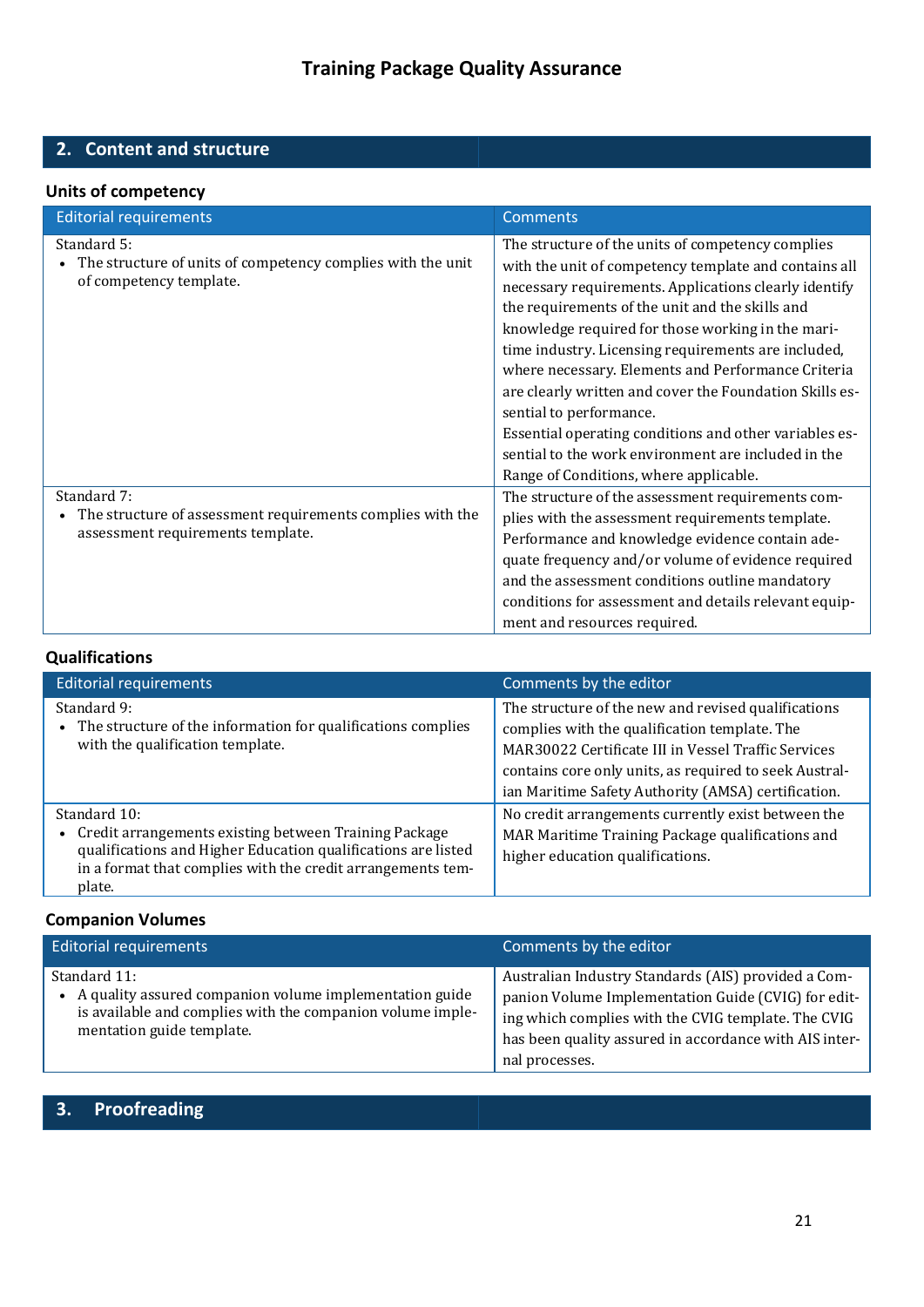| <b>Editorial requirements</b>                                                                                                                                                                                                                                                                                                                            | Comments by the editor                                                                                                                                                                                                                                                                                                                                                                                                                                                                                                            |
|----------------------------------------------------------------------------------------------------------------------------------------------------------------------------------------------------------------------------------------------------------------------------------------------------------------------------------------------------------|-----------------------------------------------------------------------------------------------------------------------------------------------------------------------------------------------------------------------------------------------------------------------------------------------------------------------------------------------------------------------------------------------------------------------------------------------------------------------------------------------------------------------------------|
| Unit codes and titles and qualification codes and titles<br>$\bullet$<br>are accurately cross-referenced throughout the training<br>package product(s) including mapping information and<br>packaging rules, and in the companion volume implementa-<br>tion guide.                                                                                      | Unit and qualification codes and titles were cross-ref-<br>erenced throughout the draft components, including<br>packaging rules, CVIG, mapping documents and the<br>Case for Endorsement. Minor corrections were made,<br>where necessary.                                                                                                                                                                                                                                                                                       |
| Units of competency and their <b>content</b> are <b>presented in full</b> .<br>$\bullet$                                                                                                                                                                                                                                                                 | The units of competency were provided in full.                                                                                                                                                                                                                                                                                                                                                                                                                                                                                    |
| The author of the Editorial Report is satisfied with the qual-<br>$\bullet$<br>ity of the training products, specifically with regard to:<br>absence of spelling, grammatical and typing mistakes<br>consistency of language and formatting<br>logical structure and presentation of the document.<br>$\Omega$<br>compliance with the required templates | The qualification and units of competency were re-<br>viewed for:<br>spelling, grammatical and typing errors<br>consistency of language and formatting<br>$\bullet$<br>structure and presentation<br>$\bullet$<br>compliance with required templates.<br>$\bullet$<br>Minor edits were marked up using track changes and<br>forwarded to AIS before a final review of the units of<br>competency and the qualifications.<br>I am satisfied with the quality of the Training Package<br>component with regard to the above points. |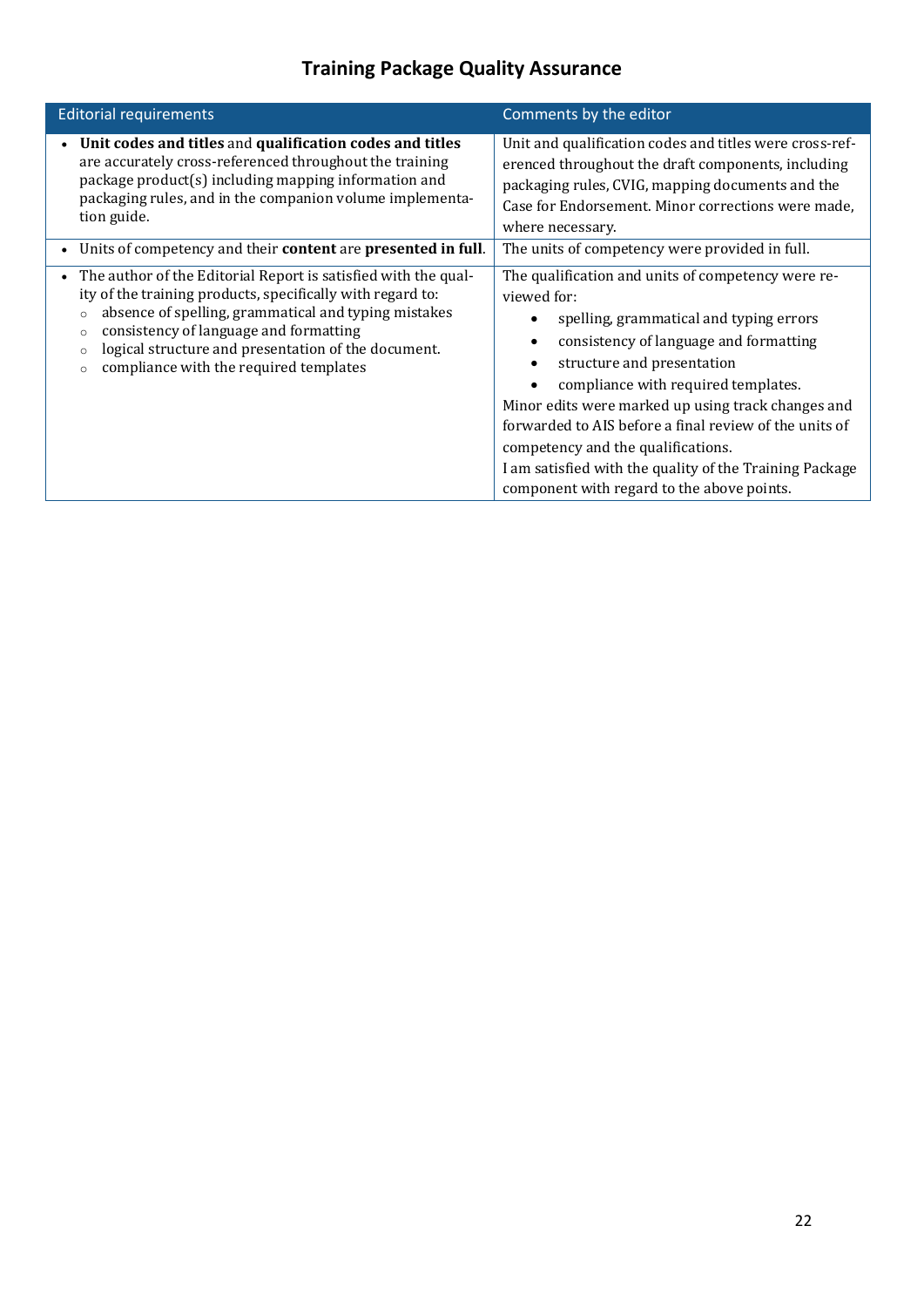## **Equity Report Template**

## **Section 1 – Cover page**

| <b>Information required</b>                                                                                                                                 | Detail                                                                                                                                                                                                                                                                                                                                                                          |
|-------------------------------------------------------------------------------------------------------------------------------------------------------------|---------------------------------------------------------------------------------------------------------------------------------------------------------------------------------------------------------------------------------------------------------------------------------------------------------------------------------------------------------------------------------|
| Training Package title and code                                                                                                                             | <b>MAR Marine Training Package</b>                                                                                                                                                                                                                                                                                                                                              |
| Number of new qualifications and their titles <sup>1</sup>                                                                                                  | One (1) new qualification<br>MAR30022 Certificate III in Vessel Traffic Services                                                                                                                                                                                                                                                                                                |
| Number of revised qualifications and their titles                                                                                                           | One (1) revised qualification<br>MAR30122 Certificate III in Marina Operations                                                                                                                                                                                                                                                                                                  |
| Number of new units of competency and their ti-<br>tles                                                                                                     | Six (6) new units of competency<br>MARC063 Operate Vessel Traffic Services (VTS) equipment<br>MARF053 Apply personal attributes<br>MARF051 Apply communication, co-ordination, and interactions for<br>VTS provision<br>MARF056 Provide Vessel Traffic Services<br>MARF052 Apply nautical knowledge<br>MARI005 Respond to emergency situations                                  |
| Number of revised units of competency and their<br>titles                                                                                                   | Seven (7) revised units of competency<br>MARB057 Perform routine tasks in a marina<br>MARB058 Refuel a vessel<br>MARB056 Maintain marina infrastructure<br>MARB059 Undertake basic boatyard operations<br>MARF054 Apply safe work practices in a marina<br>MARF055 Classify marina infrastructure, vessels and staffing struc-<br>ture<br>MARF027 Respond to marina emergencies |
| Confirmation that the draft training package<br>components meet the requirements in Section 2<br>Equity checklist of draft training package compo-<br>nents | It is the view of the equity reviewer that the training package devel-<br>oper has met the requirements in Section 2 Equity checklist of draft<br>training package components.                                                                                                                                                                                                  |
| Is the Equity Report prepared by a member of<br>the Quality Assurance Panel? If 'yes' please pro-<br>vide the name.                                         | No                                                                                                                                                                                                                                                                                                                                                                              |
| Date of completion of the report                                                                                                                            | 27 April 2022                                                                                                                                                                                                                                                                                                                                                                   |

<sup>1</sup> *When the number of training products is high* t*he titles can be presented as an attached list.*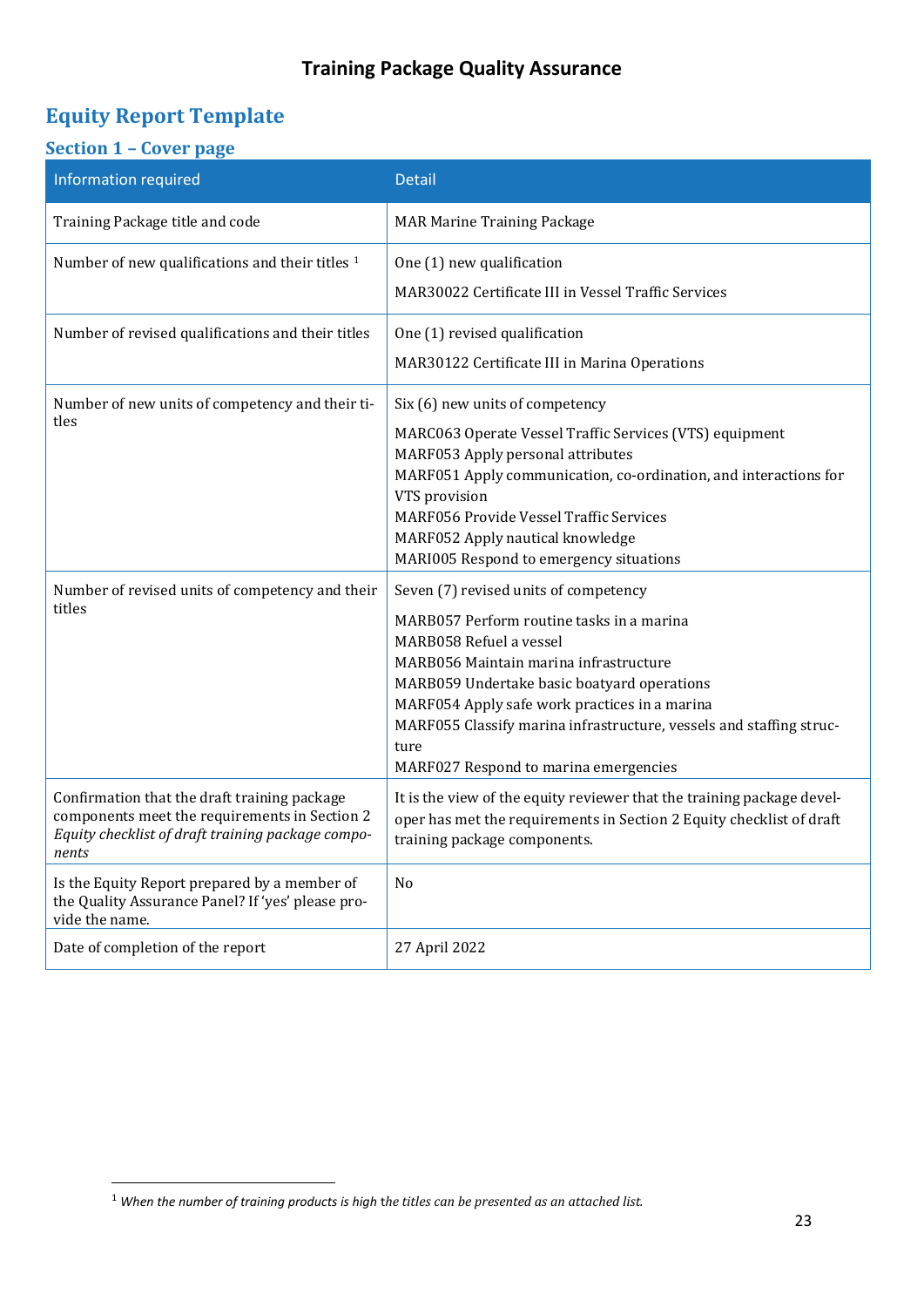#### **Section 2 – Equity checklist of draft training package components**

| <b>Equity requirements</b>                                                                                                                                                                                                                                                                                                                                                                                                                                                                                                                                                                                                              | <b>Equity reviewer comments</b><br>Provide brief commentary on whether the draft endorsed components                                                                                                                                                                                                                                                                                                                                                                                                                                                                                                                                                                                                                                                                                                                                                                                                                                                                                                                                                                                                                                                                                                                                                                                                                                                                                                                                                                                                                                                                                                                                                                                                                                                                                                                                                                                                                                                                                                                                                                                                                                                                                                  |
|-----------------------------------------------------------------------------------------------------------------------------------------------------------------------------------------------------------------------------------------------------------------------------------------------------------------------------------------------------------------------------------------------------------------------------------------------------------------------------------------------------------------------------------------------------------------------------------------------------------------------------------------|-------------------------------------------------------------------------------------------------------------------------------------------------------------------------------------------------------------------------------------------------------------------------------------------------------------------------------------------------------------------------------------------------------------------------------------------------------------------------------------------------------------------------------------------------------------------------------------------------------------------------------------------------------------------------------------------------------------------------------------------------------------------------------------------------------------------------------------------------------------------------------------------------------------------------------------------------------------------------------------------------------------------------------------------------------------------------------------------------------------------------------------------------------------------------------------------------------------------------------------------------------------------------------------------------------------------------------------------------------------------------------------------------------------------------------------------------------------------------------------------------------------------------------------------------------------------------------------------------------------------------------------------------------------------------------------------------------------------------------------------------------------------------------------------------------------------------------------------------------------------------------------------------------------------------------------------------------------------------------------------------------------------------------------------------------------------------------------------------------------------------------------------------------------------------------------------------------|
| The training package component(s) comply<br>with Standard 2 of the Standards for Training<br>Packages 2012. The standard requires compli-<br>ance with the Training Package Products Policy,<br>specifically with the access and equity require-<br>ments:<br>• Training Package developers must meet their<br>obligations under Commonwealth anti-dis-<br>crimination legislation and associated stand-<br>ards and regulations.<br>• Training Package developers must ensure that<br>Training Packages are flexible and that they<br>provide guidance and recommendations to<br>enable reasonable adjustments in implemen-<br>tation. | meet each of the equity requirements<br>It is the view of the equity reviewers that the training package devel-<br>oper has complied with the Training Package Products Policy (TPPP).<br>Commonwealth anti-discrimination legislation and associated stand-<br>ards and regulations have been upheld by the training package devel-<br>oper. Additionally, Australia's federal anti-discrimination laws have<br>been maintained through appropriate use of language and reference in<br>the product development. These are contained in the following legisla-<br>tion:<br>Age Discrimination Act 2004<br>$\bullet$<br>Disability Discrimination Act 1992<br>$\bullet$<br>Racial Discrimination Act 1975<br>$\bullet$<br>Sex Discrimination Act 1984<br>$\bullet$<br>The MAR Marine Training Package does include core only qualifica-<br>tions such as the Certificate III in Vessel Traffic Services, but this is due<br>to the need to comply with international maritime licensing require-<br>ments.<br>However due to international maritime licensing requirements, there<br>is a clear outline of job role applicable to the qualifications.<br>The draft Units of Competency do not have pre-requisites and the draft<br>qualifications do not have entry requirements. This reduces barriers to<br>learning and provides flexibility and equity to learners.<br>Flexibility and reasonable adjustment are also supported through a<br>standard statement in the units' assessment conditions: 'simulated<br>workplace operational situations that replicate workplace conditions.'<br>This provides options to design realistic industry environments that<br>closely align to the real situation for both training and assessment.<br>The draft units associated with the Certificate III of Vessel Traffic Ser-<br>vices have been intentionally designed to contain detailed licensing<br>and regulatory requirements. This is due to the specific international<br>maritime standards that apply to those units. The application section<br>of the units contains explanation of industry terminology used allow-<br>ing for clear interpretation for training providers and learners. |
|                                                                                                                                                                                                                                                                                                                                                                                                                                                                                                                                                                                                                                         | The MAR Marine CVIG provides information relating to access and eq-<br>uity considerations and reasonable adjustments.                                                                                                                                                                                                                                                                                                                                                                                                                                                                                                                                                                                                                                                                                                                                                                                                                                                                                                                                                                                                                                                                                                                                                                                                                                                                                                                                                                                                                                                                                                                                                                                                                                                                                                                                                                                                                                                                                                                                                                                                                                                                                |

#### **Section 3 - Training Package Quality Principles**

#### **Quality Principle 4**

Be **flexible** to meet the diversity of individual and employer needs, including the capacity to adapt to changing job roles and workplaces.

#### *Key features*

Do the units of competency meet the diversity of individual and employer needs and support equitable access and progression of learners?

What evidence demonstrates that the units of competency and their associated assessment requirements are clearly written and have consistent breadth and depth so that they support implementation across a range of settings?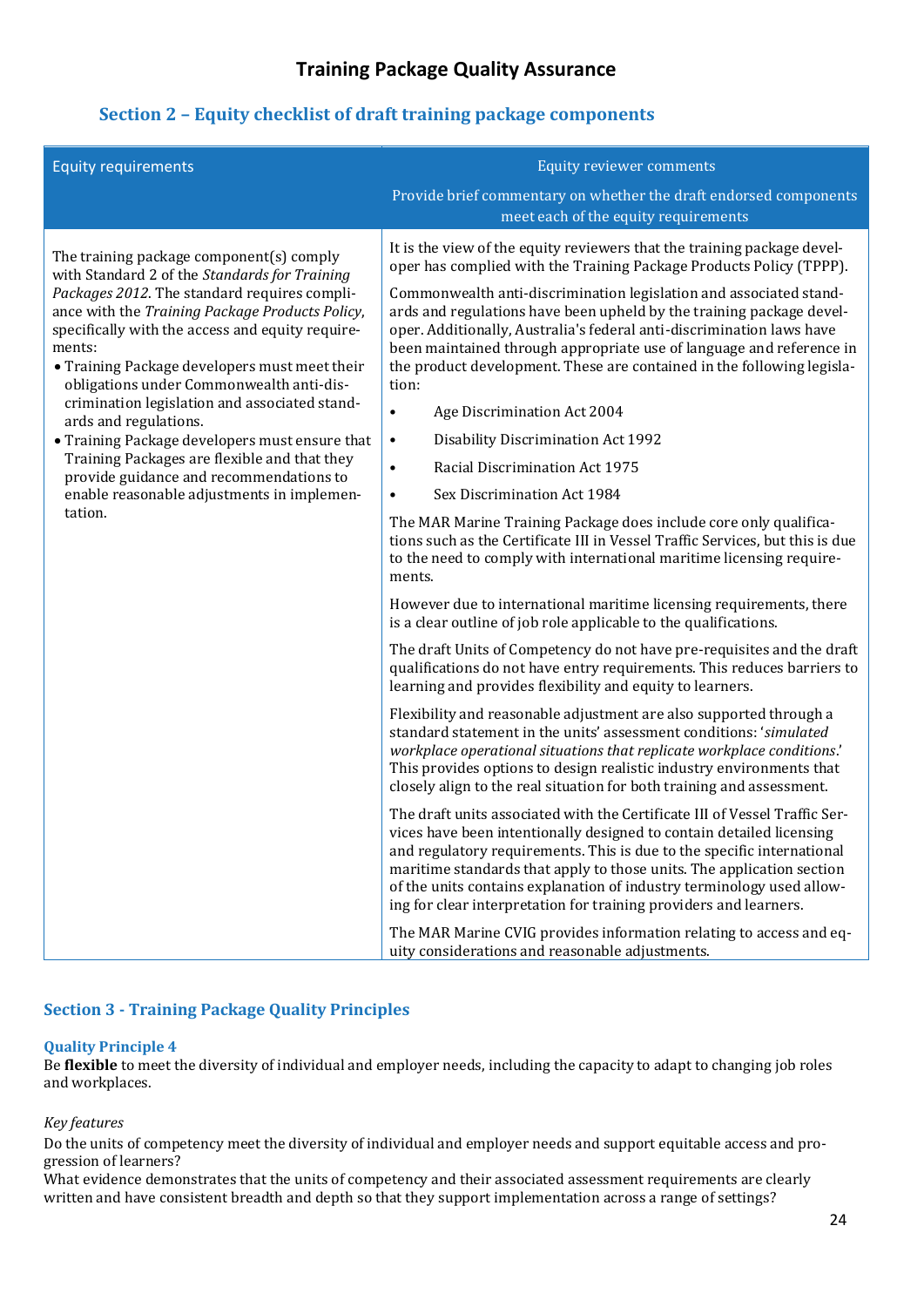Are there other examples that demonstrate how the key features of flexibility are being achieved?

| <b>Equity requirements</b>                                                                                                                                               | <b>Equity reviewer comments</b>                                                                                                                                                                                                                                                                                    |
|--------------------------------------------------------------------------------------------------------------------------------------------------------------------------|--------------------------------------------------------------------------------------------------------------------------------------------------------------------------------------------------------------------------------------------------------------------------------------------------------------------|
| 1. What evidence demonstrates that the draft<br>components provide flexible qualifica-<br>tions/units of competency that enable applica-<br>tion in different contexts?' | The Certificate III of Vessel Traffic Services is a core only qualification,<br>however this is necessary due to the specific international maritime li-<br>cencing requirements that the job role is required to understand and<br>comply with.                                                                   |
|                                                                                                                                                                          | The remainder of the products reviewed provide suitable core and<br>elective units of competency for the relevant job roles.                                                                                                                                                                                       |
| 2. Is there evidence of multiple entry and exit<br>points?                                                                                                               | There are no entry requirements for the listed qualifications and multi-<br>ple entry and exit points that facilitate flexibility are evident. The path-<br>way advice section in the Companion Volume Implementation Guide<br>(CVIG) provides information and links on the progression through the<br>AQF levels. |
| 3. Have prerequisite units of competency been<br>minimised where possible?                                                                                               | The Certificate III of Martina Operations does not contain any units of<br>competency with prerequisites.                                                                                                                                                                                                          |
|                                                                                                                                                                          | The developer has successfully minimised the number of prerequisite<br>units contained in units within the Certificate III in Vessel Traffic Ser-<br>vices.                                                                                                                                                        |
| 4. Are there other examples of evidence that<br>demonstrate how the key features of the flexi-<br>bility principle are being achieved?                                   | In this reviewer's opinion, the qualifications have been based on a<br>structure in relation to the industry occupational outcome require-<br>ments.                                                                                                                                                               |
|                                                                                                                                                                          | Assessment Conditions in Units of Competency allow assessment to oc-<br>cur in simulated workplace situations where it is not appropriate to<br>conduct it in real workplace operational situations.                                                                                                               |

#### **Quality Principle 5**

Facilitate **recognition** of an individual's skills and knowledge and support movement between the school, vocational education and higher education sectors.

#### *Key features*

Support learner transition between education sectors.

| <b>Equity requirements</b>                                                                                                                                                                                                            | <b>Equity reviewer comments</b>                                                                                                                                                                                                                                                                                                                                                                       |
|---------------------------------------------------------------------------------------------------------------------------------------------------------------------------------------------------------------------------------------|-------------------------------------------------------------------------------------------------------------------------------------------------------------------------------------------------------------------------------------------------------------------------------------------------------------------------------------------------------------------------------------------------------|
| 1. What evidence demonstrates pathways from<br>entry and preparatory level as appropriate to fa-<br>cilitate movement between schools and VET, from<br>entry level into work, and between VET and<br>higher education qualifications? | The Pathway Advice section in the CVIG states that generally, all<br>qualifications in the MAR Maritime Training Package Release 9.0 are<br>suitable for delivery via an Australian Apprenticeship pathway.<br>Various pathway options are included in the CVIG covering options<br>based on each qualification stream as well as pre-vocational (School)<br>and industry entry-level qualifications. |
|                                                                                                                                                                                                                                       | The following qualifications have been identified as being suitable for<br>VET in Schools:                                                                                                                                                                                                                                                                                                            |
|                                                                                                                                                                                                                                       | MAR10220 Certificate I in Maritime Operations (General Purpose<br>Hand Near Coastal)<br>MAR10418 Certificate I in Maritime Operations (Coxswain Grade<br>2 Near Coastal)<br>MAR30122 Certificate III in Marina Operations.<br>$\bullet$                                                                                                                                                               |
|                                                                                                                                                                                                                                       | CVIG states that no national credit arrangements between VET and<br>higher education exist currently.                                                                                                                                                                                                                                                                                                 |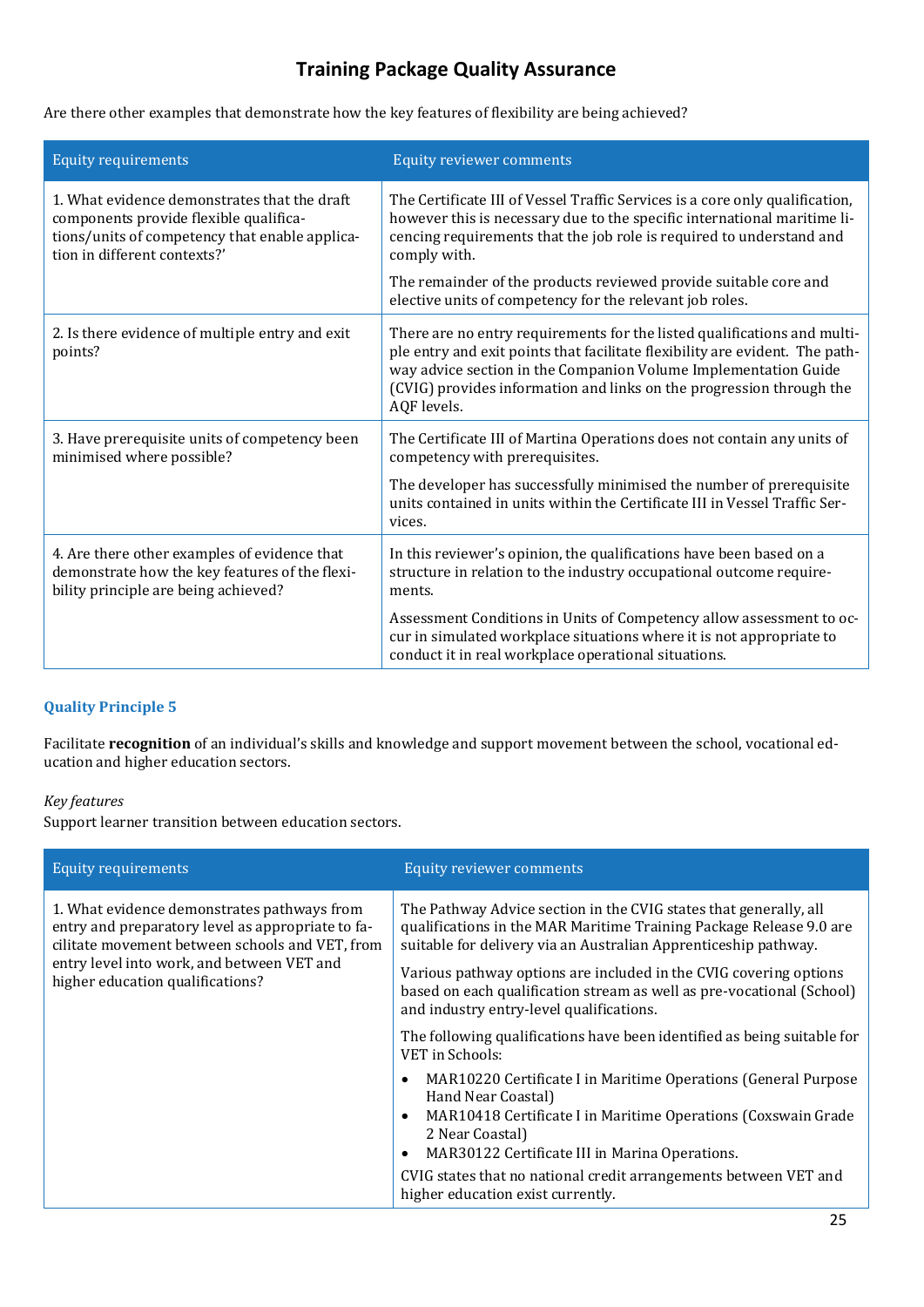#### **Quality Principle 6**

Support interpretation by training providers and others through the use of simple, concise language and clear articulation of assessment requirements.

#### *Key features*

Support implementation across a range of settings and support sound assessment practices.

| <b>Equity requirements</b>                                                                                                                                                                                     | <b>Equity reviewer comments</b>                                                                                                                                                                                                                                                                                                                                                                                                                                                                                                      |
|----------------------------------------------------------------------------------------------------------------------------------------------------------------------------------------------------------------|--------------------------------------------------------------------------------------------------------------------------------------------------------------------------------------------------------------------------------------------------------------------------------------------------------------------------------------------------------------------------------------------------------------------------------------------------------------------------------------------------------------------------------------|
| 1. Does the Companion Volume Implementation<br>Guide include advice about:<br>Pathways<br>$\bullet$<br>Access and equity<br>$\bullet$<br>Foundation skills?<br>$\bullet$<br>(see Training Package Standard 11) | The reviewer has cited the Companion Volume Implementation<br>Guide (CVIG) and it includes advice about:<br>Pathways<br>Access and equity<br><b>Foundation skills</b><br>In the products viewed, simple, concise language and clear articula-<br>tion of assessment requirements is consistently present. Assessment<br>conditions clearly state the conditions in which the assessment<br>should take place. This allows for clear interpretation by training<br>providers and others of the units and their assessment components. |
| 2. Are the foundation skills explicit and recognisa-<br>ble within the training package and do they re-<br>flect and not exceed the foundation skills required<br>in the workplace?                            | Foundation skills are recognisable at a Unit of Competency level.<br>They reflect and do not exceed the foundation skills required in the<br>workplace.                                                                                                                                                                                                                                                                                                                                                                              |

| Appendix A: Preparation of Equity Report Information for the SSO                                                                                                                                                                                                                                                                                                                                       |                                                                                                                                                                                                                                                                                                                                                                                                                                                                                                                                                                                                                                     |
|--------------------------------------------------------------------------------------------------------------------------------------------------------------------------------------------------------------------------------------------------------------------------------------------------------------------------------------------------------------------------------------------------------|-------------------------------------------------------------------------------------------------------------------------------------------------------------------------------------------------------------------------------------------------------------------------------------------------------------------------------------------------------------------------------------------------------------------------------------------------------------------------------------------------------------------------------------------------------------------------------------------------------------------------------------|
| $1$ Person that is not a member of the<br>Training Package Quality Assurance Panel<br>is required to provide to the SSO infor-<br>mation demonstrating experience in anal-<br>ysis of equity issues in the training or edu-<br>cational context; demonstrated under-<br>standing of vocational education and<br>training; and details of relevant qualifica-<br>tions and/or professional memberships. | Shaun Thomas - Industry Skills Specialist, Australian Industry Stand-<br>ards<br>SSO has been provided with detailed resume.<br>Experience and qualifications relevant to the review of the TLI training<br>package is as follows:<br><b>Experience</b><br>Currently employed as an Industry Skills Specialist with Austral-<br>٠<br>ian Industry Standards (SSO)<br><b>Relevant Qualifications and workshops</b><br>Qualifications<br><b>Bachelor of Business (Property)</b><br>Bachelor of Applied Science (Biotechnology)<br>$\bullet$<br>Workshops<br>Equity report writing (AIS)<br>Writing skills for training packages (AIS) |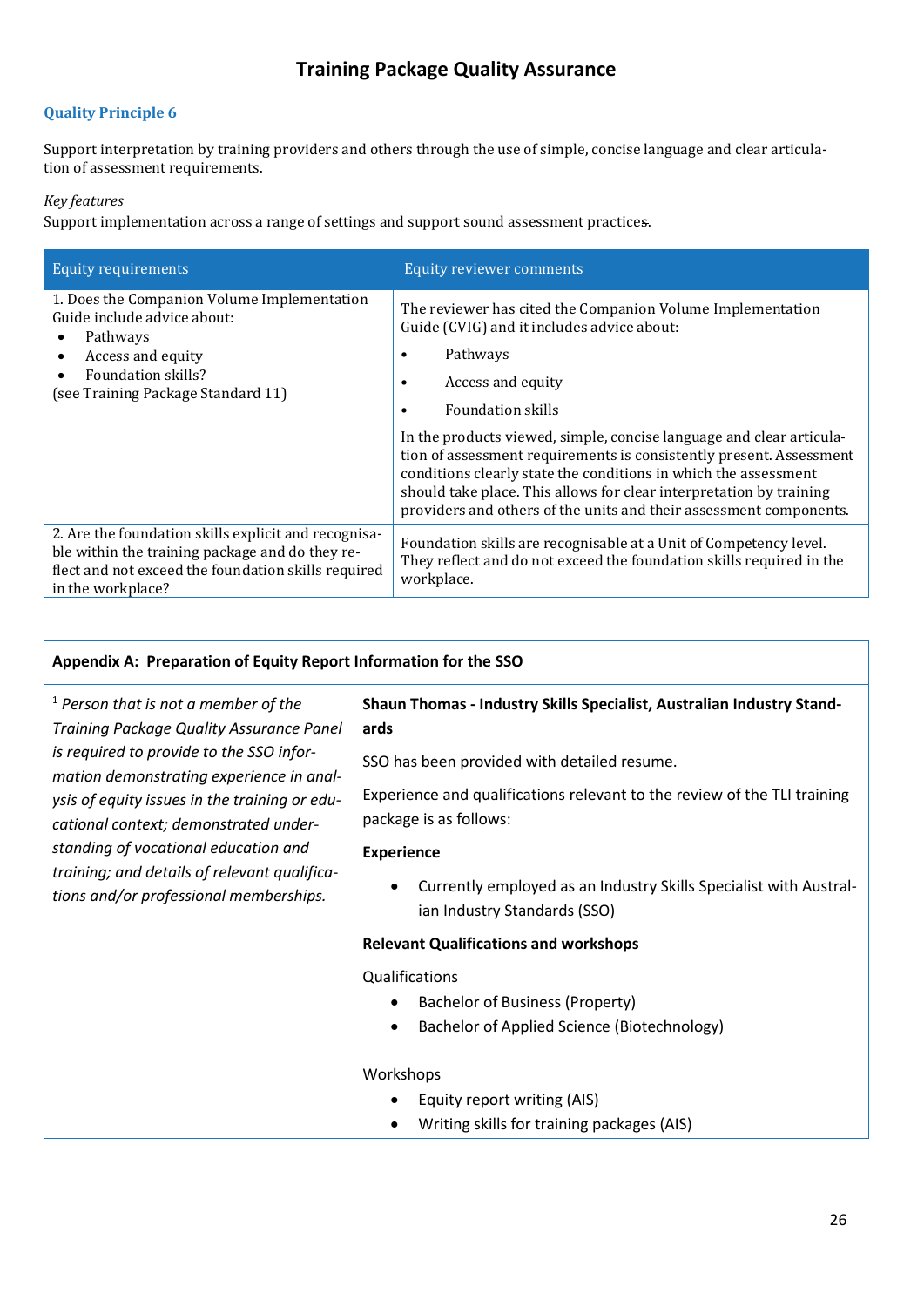## **Quality Report Template**

#### **Section 1 – Cover page**

| Information required                                                                                                                                                                                                                                                                                                                                                                                                                                                                         | <b>Detail</b>                                                                                                                                                                                                                                                                                                                                                                                                                           |
|----------------------------------------------------------------------------------------------------------------------------------------------------------------------------------------------------------------------------------------------------------------------------------------------------------------------------------------------------------------------------------------------------------------------------------------------------------------------------------------------|-----------------------------------------------------------------------------------------------------------------------------------------------------------------------------------------------------------------------------------------------------------------------------------------------------------------------------------------------------------------------------------------------------------------------------------------|
| Training Package title and code                                                                                                                                                                                                                                                                                                                                                                                                                                                              | <b>MAR Maritime Training Package (Release 9.0)</b>                                                                                                                                                                                                                                                                                                                                                                                      |
| Number of new qualifications and their titles <sup>1</sup>                                                                                                                                                                                                                                                                                                                                                                                                                                   | One new qualification<br>MAR30022 Certificate III in Vessel Traffic Services                                                                                                                                                                                                                                                                                                                                                            |
| Number of revised qualifications and their titles                                                                                                                                                                                                                                                                                                                                                                                                                                            | One revised qualification:<br>MAR30122 Certificate III in Marina Operations                                                                                                                                                                                                                                                                                                                                                             |
| Number of new units of competency and their titles                                                                                                                                                                                                                                                                                                                                                                                                                                           | Six (6) new units of competency<br>MARC063 Operate Vessel Traffic Services (VTS)<br>equipment<br>MARF051 Apply communication, co-ordination, and<br>interactions for VTS provision<br>MARF052 Apply nautical knowledge<br>٠<br>MARF053 Apply personal attributes<br>٠<br><b>MARF056 Provision of Vessel Traffic Services</b><br>$\bullet$<br>MARI005 Respond to emergency situations                                                    |
| Number of revised units of competency and their ti-<br>tles                                                                                                                                                                                                                                                                                                                                                                                                                                  | Seven (7) revised Units of Competency:<br>MARB056 Maintain marina infrastructure<br>MARB057 Perform routine tasks in a marina<br>$\bullet$<br>MARB058 Refuel a vessel<br>$\bullet$<br>MARB059 Undertake basic boatyard operations<br>٠<br>MARF054 Apply safe work practices in a marina<br>$\bullet$<br>MARF055 Classify marina infrastructure, vessels<br>and staffing structure<br>MARF057 Respond to marina emergencies<br>$\bullet$ |
| Confirmation that the panel member is independent<br>of:<br>the Training Package or Training Package compo-<br>nents review ('Yes' or 'No')<br>development and/or validation activities associ-<br>$\bullet$<br>ated with the Case for Endorsement<br>('Yes' or 'No')<br>undertaking the Equity and/or Editorial Reports<br>$\bullet$<br>for the training package products that are the<br>subject of this quality report ('Yes' or 'No')<br>Confirmation of the Training Packages or compo- | I confirm through affirmation:<br>Yes<br>Yes<br>Yes<br>These Training Package components are compliant with the                                                                                                                                                                                                                                                                                                                         |
| nents thereof being compliant with the Standards<br>for Training Packages 2012                                                                                                                                                                                                                                                                                                                                                                                                               | Standards for Training Packages 2012.                                                                                                                                                                                                                                                                                                                                                                                                   |
| Confirmation of the Training Packages or compo-<br>nents thereof being compliant with the Training<br><b>Package Products Policy</b>                                                                                                                                                                                                                                                                                                                                                         | This Training Package and its component parts are compliant<br>with the Training Package Products Policy.                                                                                                                                                                                                                                                                                                                               |

<sup>1</sup> When the number of training products is high the t*itles can be presented as an attached list.*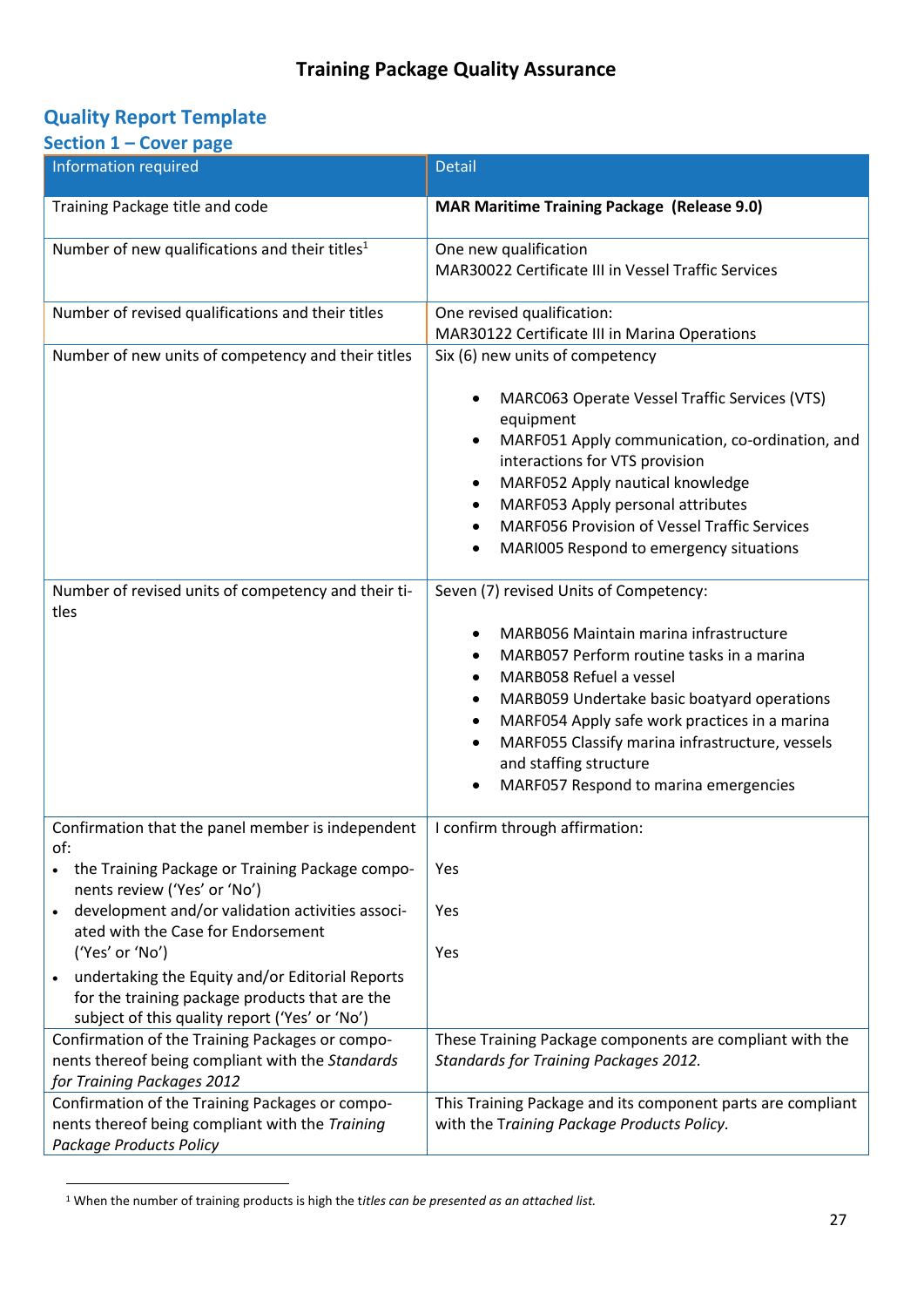| <b>Information required</b>                                                                                                                                                                                                                        | <b>Detail</b>                                                                                                                                                                                                                                                                                                                                                                                                                                                                                                                                                                                                                                                                                                                   |
|----------------------------------------------------------------------------------------------------------------------------------------------------------------------------------------------------------------------------------------------------|---------------------------------------------------------------------------------------------------------------------------------------------------------------------------------------------------------------------------------------------------------------------------------------------------------------------------------------------------------------------------------------------------------------------------------------------------------------------------------------------------------------------------------------------------------------------------------------------------------------------------------------------------------------------------------------------------------------------------------|
| Confirmation of the Training Packages or compo-<br>nents thereof being compliant with the Training<br>Package Development and Endorsement Process Pol-<br>icy                                                                                      | These Training Package components are compliant with the<br>Training Package Development and Endorsement Process<br>Policy.                                                                                                                                                                                                                                                                                                                                                                                                                                                                                                                                                                                                     |
| Panel member's view about whether:<br>the evidence of consultation and validation pro-<br>cess being fit for purpose and commensurate<br>with the scope<br>estimated impact of the proposed changes is suf-<br>$\bullet$<br>ficient and convincing | As evidenced by the Case for Endorsement (CfE), and the as-<br>sociated appendices, consultation was sufficient and specific<br>to the project. The Technical Advisory Committee was na-<br>tionally representative of a broad cross-section of relevant<br>stakeholders.<br>The CfE convincingly outlines the reasons for the revision of<br>these units, the addition of new units and associated qualifi-<br>cations as an update within the existing Training Package.<br>The impact of and reasons behind these additions is also<br>clear.<br>The revisions allow for the unit to cover regulator and inter-<br>national licensing requirements is clear.<br>There are no exception reports to the consultation findings. |
| Name of panel member completing Quality Report                                                                                                                                                                                                     | <b>Terry Smith</b>                                                                                                                                                                                                                                                                                                                                                                                                                                                                                                                                                                                                                                                                                                              |
| Date of completion of the Quality Report                                                                                                                                                                                                           | 26 <sup>th</sup> April, 2022                                                                                                                                                                                                                                                                                                                                                                                                                                                                                                                                                                                                                                                                                                    |

# **Section 2 – Compliance with the Standards for Training Packages 2012**

| <b>Standards for Training Packages</b>                                                                                                                                                                                                                                                                  | <b>Standard</b><br>met<br>'yes' or 'no' | Evidence supporting the statement of compliance or<br>noncompliance (including evidence from equity and<br>editorial reports)                                                                                   |
|---------------------------------------------------------------------------------------------------------------------------------------------------------------------------------------------------------------------------------------------------------------------------------------------------------|-----------------------------------------|-----------------------------------------------------------------------------------------------------------------------------------------------------------------------------------------------------------------|
| Standard 1<br>Training Packages consist of the following:<br>AISC endorsed components:<br>1.<br>qualifications<br>units of competency<br>assessment requirements (associ-<br>ated with each unit of competency)<br>credit arrangements<br>One or more quality assured companion<br>2.<br>volumes (CVIG) | <b>Yes</b>                              | I confirm that the:<br>units of competency<br>assessment requirements (associated with<br>each unit of competency)<br>revised and new qualification and<br><b>MAR Training Package CVIG</b><br>are all evident. |
| Standard 2<br>Training Package developers comply with<br>the Training Package Products Policy                                                                                                                                                                                                           | <b>Yes</b>                              | The Training Package developers have complied with<br>the Training Package Products Policy. All conditions<br>have been met.                                                                                    |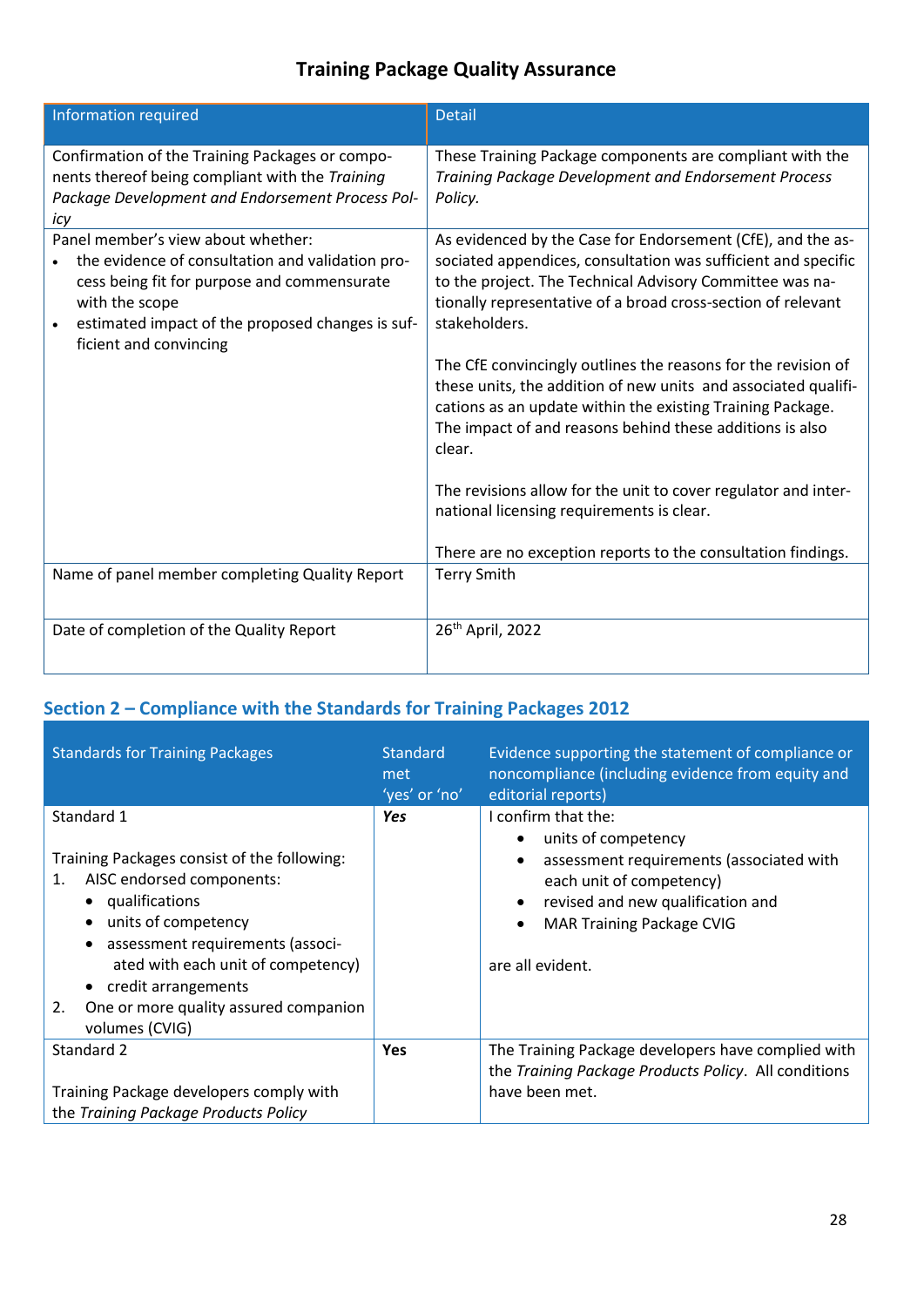| <b>Standards for Training Packages</b>                                                              | <b>Standard</b><br>met<br>'yes' or 'no' | Evidence supporting the statement of compliance or<br>noncompliance (including evidence from equity and<br>editorial reports)                                                                                                                                                                                                                          |
|-----------------------------------------------------------------------------------------------------|-----------------------------------------|--------------------------------------------------------------------------------------------------------------------------------------------------------------------------------------------------------------------------------------------------------------------------------------------------------------------------------------------------------|
| Standard 3                                                                                          | Yes                                     | The Training Package developers have complied<br>with the AISC Training Package Development and                                                                                                                                                                                                                                                        |
| Training Package developers comply with<br>the AISC Training Package Development and                |                                         | Endorsement Process Policy in all aspects: consulta-<br>tion; development; and compliance.                                                                                                                                                                                                                                                             |
| <b>Endorsement Process Policy</b>                                                                   |                                         |                                                                                                                                                                                                                                                                                                                                                        |
| Standard 4<br>Units of competency specify the standards of<br>performance required in the workplace | Yes                                     | The standards of performance required in the work-<br>place are specified in the units of competency. They<br>are in plain English and are written clearly.<br>The standards of performance and associated bench-<br>marks are evident.<br>The elements and associated performance criteria                                                            |
|                                                                                                     |                                         | are clear and logically sequenced.<br>The units are well structured and easy to understand<br>and apply.                                                                                                                                                                                                                                               |
| Standard 5                                                                                          | <b>Yes</b>                              | The structure meets the specified template require-                                                                                                                                                                                                                                                                                                    |
| The structure of units of competency com-<br>plies with the unit of competency template             |                                         | ments.<br>I note the equity and editorial reports and concur<br>overall with their findings.<br>In reviewing I can confirm that the Foundation Skills<br>are explicit and embedded in the performance crite-<br>ria throughout all units. This was proven through<br>analysis against the ASQA resource Trigger Words for<br><b>Foundation Skills.</b> |
|                                                                                                     |                                         | Unit titles are correct and unit applications are clear,<br>including provision of context.                                                                                                                                                                                                                                                            |
| Standard 6<br>Assessment requirements specify the evi-                                              | Yes                                     | Assessment requirements are clear as are the condi-<br>tions for assessment.                                                                                                                                                                                                                                                                           |
| dence and required conditions for assess-<br>ment                                                   |                                         | Performance evidence is specifically related to per-<br>formance criteria and associated elements and is a<br>clear, detailed and concise summary of the unit's<br>performance requirements.                                                                                                                                                           |
|                                                                                                     |                                         | Knowledge evidence is clearly related and specifi-<br>cally linked to the performance criteria of the unit.<br>All components are clear, readily understandable<br>and logical.                                                                                                                                                                        |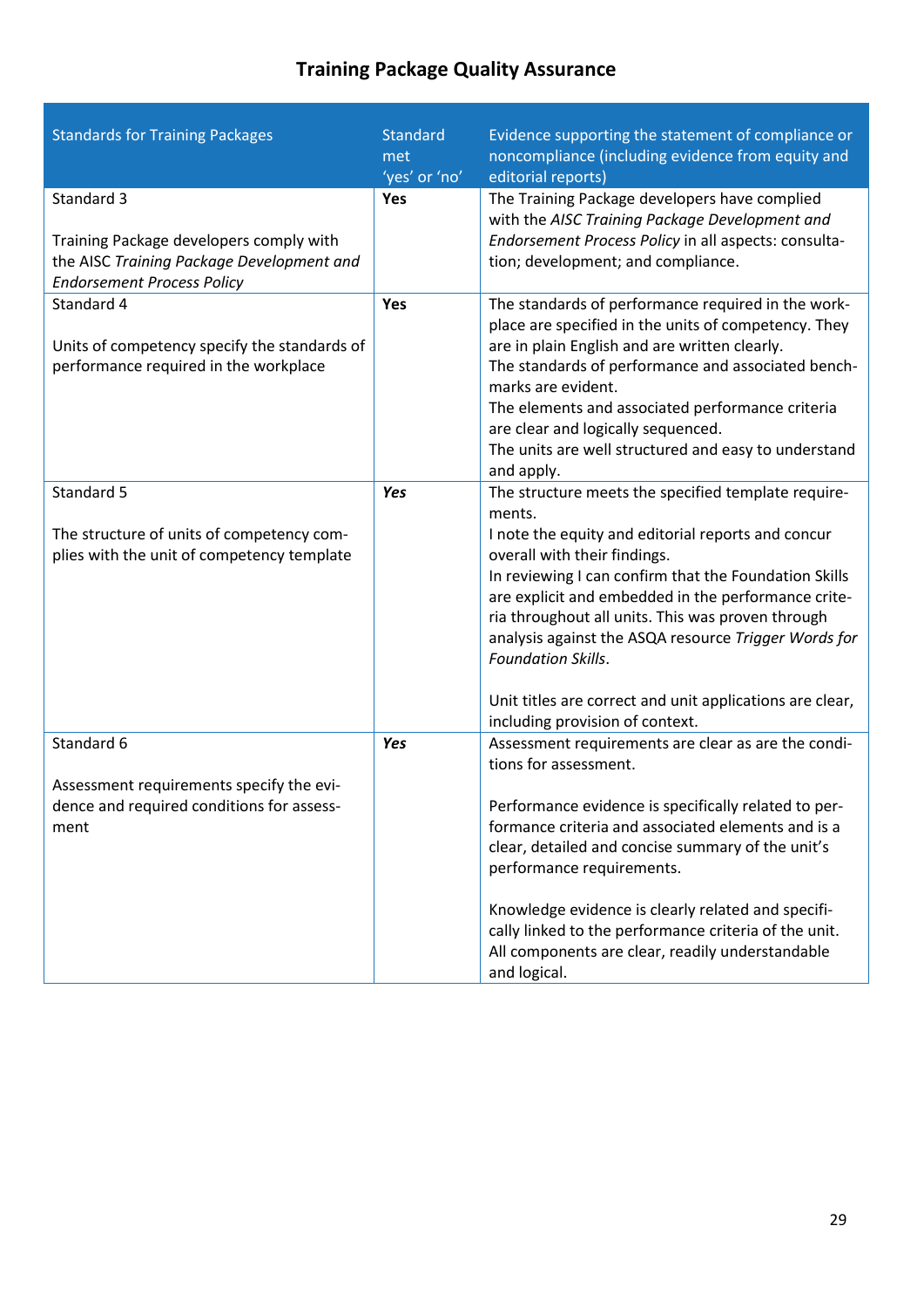| <b>Standards for Training Packages</b>                                                                                                                                    | <b>Standard</b><br>met<br>'yes' or 'no' | Evidence supporting the statement of compliance or<br>noncompliance (including evidence from equity and<br>editorial reports) |
|---------------------------------------------------------------------------------------------------------------------------------------------------------------------------|-----------------------------------------|-------------------------------------------------------------------------------------------------------------------------------|
| Standard 7                                                                                                                                                                | Yes                                     | All units have associated assessment requirements.                                                                            |
|                                                                                                                                                                           |                                         |                                                                                                                               |
| Every unit of competency has associated as-<br>sessment requirements. The structure of as-<br>sessment requirements complies with the<br>assessment requirements template |                                         | The assessment requirements comply with the rel-<br>evant and specified template.                                             |
|                                                                                                                                                                           |                                         |                                                                                                                               |
| Standard 8                                                                                                                                                                | <b>Yes</b>                              | The revised and new qualification complies with<br>the Australian Qualification Framework for that                            |
| Qualifications comply with the Australian                                                                                                                                 |                                         | qualification type.                                                                                                           |
| Qualifications Framework specification for                                                                                                                                |                                         |                                                                                                                               |
| that qualification type                                                                                                                                                   |                                         |                                                                                                                               |
| Standard 9                                                                                                                                                                | Yes                                     | The qualifications that these units sit within are<br>compliant.                                                              |
| The structure of the information for the Aus-                                                                                                                             |                                         |                                                                                                                               |
| tralian Qualifications Framework qualifica-                                                                                                                               |                                         |                                                                                                                               |
| tion complies with the qualification template                                                                                                                             |                                         |                                                                                                                               |
| Standard 10                                                                                                                                                               | N/A                                     | There are no credit arrangements currently in<br>place, this revision makes no change to this.                                |
| Credit arrangements existing between Train-                                                                                                                               |                                         |                                                                                                                               |
| ing Package qualifications and Higher Educa-                                                                                                                              |                                         |                                                                                                                               |
| tion qualifications are listed in a format that                                                                                                                           |                                         |                                                                                                                               |
| complies with the credit arrangements tem-                                                                                                                                |                                         |                                                                                                                               |
| plate                                                                                                                                                                     |                                         |                                                                                                                               |
| Standard 11                                                                                                                                                               | Yes                                     | A Companion Volume Implementation Guide                                                                                       |
|                                                                                                                                                                           |                                         | (CVIG) exists and provides clear and useful infor-<br>mation. It also includes clear guidance on the con-                     |
| A quality assured companion volume imple-<br>mentation guide produced by the Training                                                                                     |                                         | text of the range of job role environment applica-                                                                            |
| Package developer is available at the time of                                                                                                                             |                                         | tions and conditions and has useful advice for im-                                                                            |
| endorsement and complies with the com-                                                                                                                                    |                                         | plementers and educators.                                                                                                     |
| panion volume implementation guide tem-                                                                                                                                   |                                         |                                                                                                                               |
| plate.                                                                                                                                                                    |                                         |                                                                                                                               |
| Standard 12                                                                                                                                                               | <b>Yes</b>                              | The MAR CVIG is complemented by appendices                                                                                    |
|                                                                                                                                                                           |                                         | providing supplementary information. This also                                                                                |
| Training Package developers produce other                                                                                                                                 |                                         | makes the information easier to access.                                                                                       |
| quality assured companion volumes to meet                                                                                                                                 |                                         |                                                                                                                               |
| the needs of their stakeholders as required.                                                                                                                              |                                         |                                                                                                                               |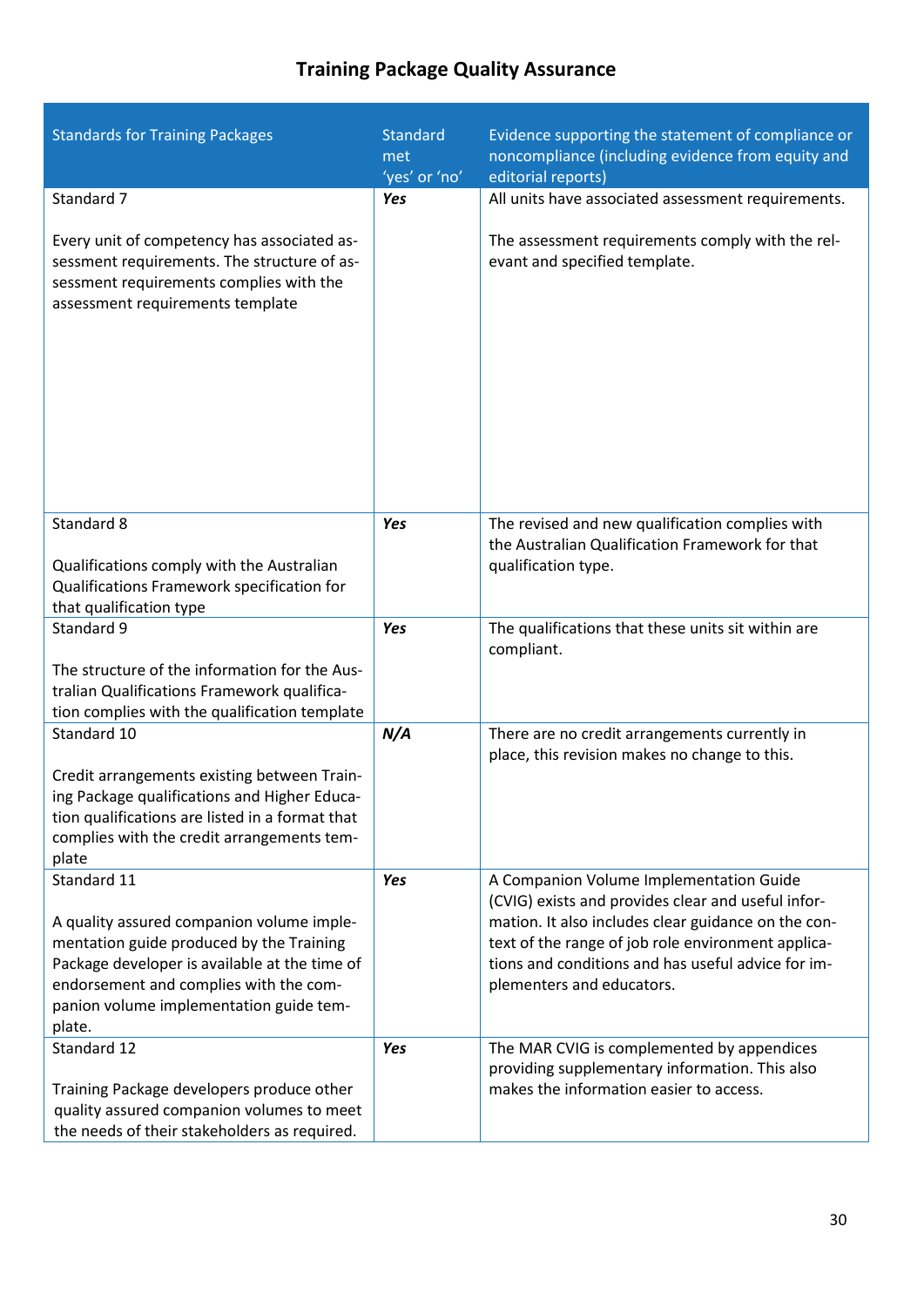## **Section 3 – Compliance with the training package quality principles**

Note: *not all training package quality principles might be applicable to every training package or its components. Please provide a supporting statement/evidence of compliance or non-compliance against each principle.*

#### **Quality principle 1. Reflect identified workforce outcomes**

| Key features                                                                                                                                                                                                                                                                                                                                                                                                                                                                                            | Quality<br>principle<br>is met:<br>Yes / No<br>or N/A | Evidence demonstrating compliance/non-compliance with the<br>quality principle<br>Please see examples of evidence in the Training Package Devel-<br>opment and Endorsement Process Policy                                                                                                                                                                                                                                                                                                                 |
|---------------------------------------------------------------------------------------------------------------------------------------------------------------------------------------------------------------------------------------------------------------------------------------------------------------------------------------------------------------------------------------------------------------------------------------------------------------------------------------------------------|-------------------------------------------------------|-----------------------------------------------------------------------------------------------------------------------------------------------------------------------------------------------------------------------------------------------------------------------------------------------------------------------------------------------------------------------------------------------------------------------------------------------------------------------------------------------------------|
| Driven by industry's needs                                                                                                                                                                                                                                                                                                                                                                                                                                                                              | Yes                                                   | The refinements in this revision were clearly driven by industry<br>and regulator licensing and compliance requirements. The<br>units and their packaging cover key job role areas associated<br>within marina work and vessel traffic services.<br>The consultation and development associated with the devel-<br>opment of units ensured that it has been driven by industry's<br>needs, emerging developments and expectations.                                                                        |
| Compliant and responds to govern-<br>ment policy initiatives<br>Training package component<br>responds to the COAG Industry and<br>Skills Council's (CISC) training pack-<br>age-related initiatives or directions,<br>in particular the 2015 training pack-<br>age reforms. Please specify which of<br>the following CISC reforms are rele-<br>vant to the training product and<br>identify supporting evidence:<br>• ensure obsolete and superfluous<br>qualifications are removed from<br>the system | Yes                                                   | The project was driven by the requirement to meet the existing<br>and emerging regulatory and international licensing require-<br>ments and regulations.<br>These work roles entail highly specific work within a specialised<br>industry context.<br>The CVIG is readily available, in a useable style, to training pro-<br>viders to improve their delivery and offer information on range<br>and context and to clarify for stakeholders what is covered in<br>the units and associated qualification. |
| • ensure that more information<br>about industry's expectations of<br>training delivery is available to<br>training providers to improve their<br>delivery and to consumers to ena-<br>ble more informed course choices<br>• ensure that the training system<br>better supports individuals to<br>move easily from one related oc-<br>cupation to another<br>• improve the efficiency of the train-<br>ing system by creating units that                                                                |                                                       |                                                                                                                                                                                                                                                                                                                                                                                                                                                                                                           |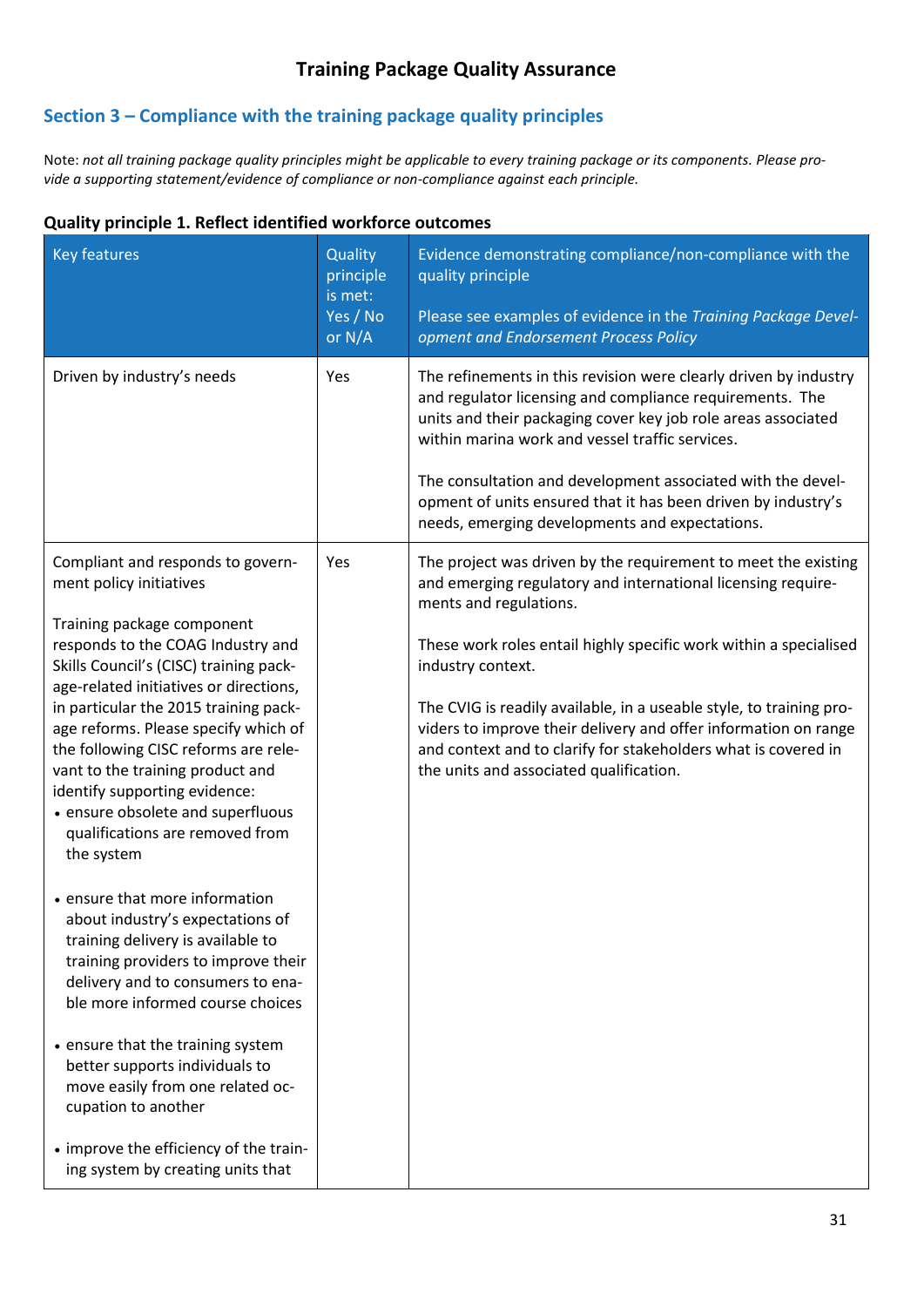| can be owned and used by multi-<br>ple industry sectors<br>• foster greater recognition of skill<br>sets |     |                                                                                                                                                                                    |
|----------------------------------------------------------------------------------------------------------|-----|------------------------------------------------------------------------------------------------------------------------------------------------------------------------------------|
| Reflect contemporary work organi-<br>sation and job profiles incorporating<br>a future orientation       | Yes | The units are future oriented. Nothing in the language of these<br>units excludes future application.<br>The CVIG also provides critical information on current maritime<br>roles. |

### **Quality principle 2: Support portability of skills and competencies including reflecting licensing and regulatory requirements**

| Key features                                                              | Quality<br>principle<br>is met:<br>Yes / No<br>or $N/A$ | Evidence demonstrating compliance with the quality principle<br>Please see examples of evidence in the Training Package Devel-<br>opment and Endorsement Process Policy |
|---------------------------------------------------------------------------|---------------------------------------------------------|-------------------------------------------------------------------------------------------------------------------------------------------------------------------------|
| Support movement of skills within<br>and across organisations and sectors | N/A                                                     | These are specialised skill areas in marina work.                                                                                                                       |
| Promote national and international<br>portability                         | N/A                                                     | These units are written to meet international maritime require-<br>ments.                                                                                               |
| Reflect regulatory requirements and<br>licensing                          | N/A                                                     | Licensing and regulatory requirements are specified and de-<br>tailed.                                                                                                  |

### **Quality principle 3: Reflect national agreement about the core transferable skills and core job-specific skills required for job roles as identified by industry**

| <b>Key features</b>                                   | Quality<br>principle<br>is met:<br>Yes / No<br>or $N/A$ | Evidence demonstrating compliance with the quality principle<br>Please see examples of evidence in the Training Package Devel-<br>opment and Endorsement Process Policy |
|-------------------------------------------------------|---------------------------------------------------------|-------------------------------------------------------------------------------------------------------------------------------------------------------------------------|
| Reflect national consensus                            | Yes.                                                    | The CfE clearly demonstrates the wide national consultation<br>that occurred and the areas of national consensus.<br>There are no exception reports.                    |
| Recognise convergence and connec-<br>tivity of skills | N/A                                                     | These units are specific to marina work and vessel traffic roles<br>and have no connectivity to other contexts or use.                                                  |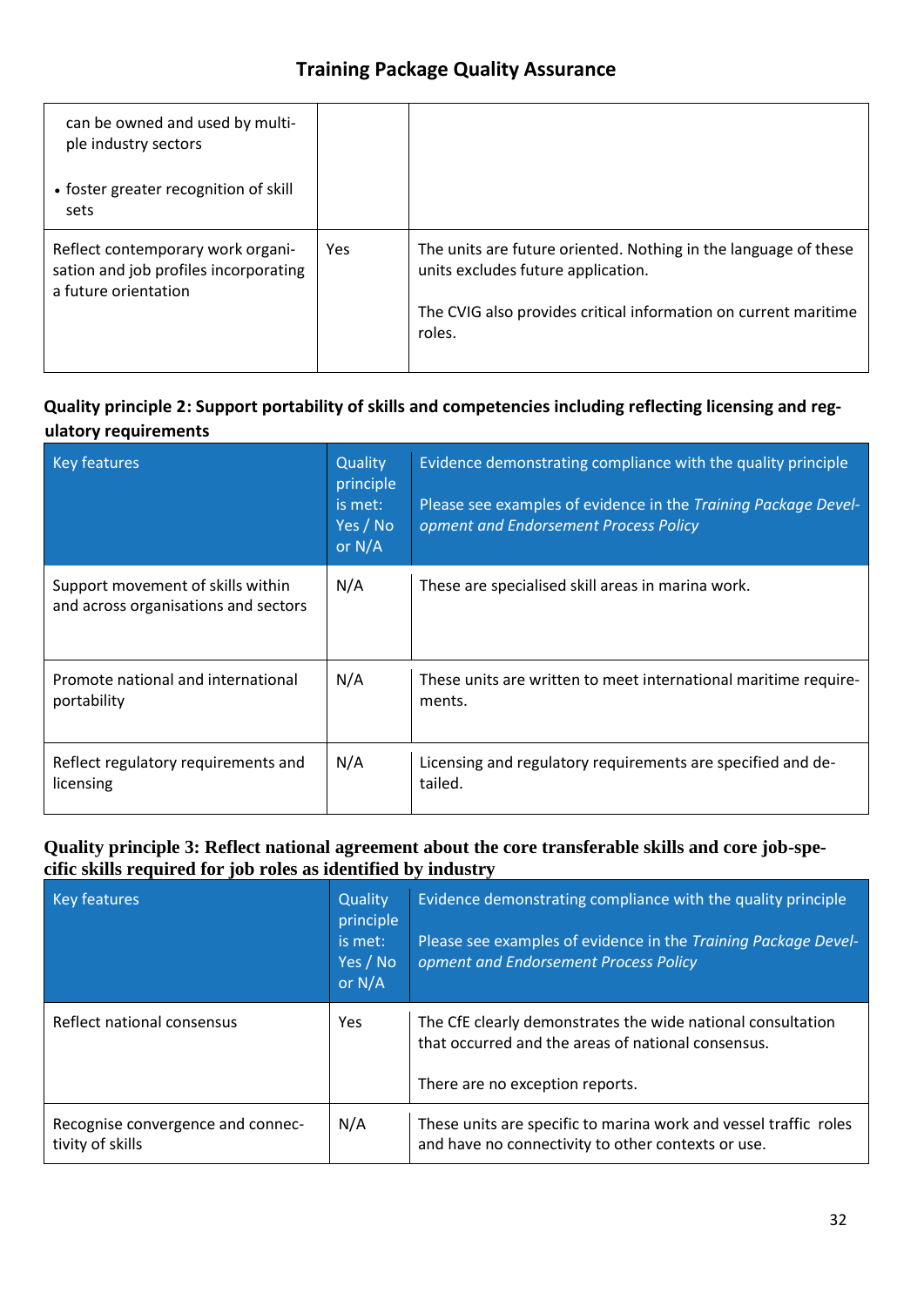#### **Quality principle 4: Be flexible to meet the diversity of individual and employer needs including the capacity to adapt to changing job roles and workplaces**

| <b>Key features</b>                                       | Quality<br>principle<br>is met:<br>Yes / No<br>or $N/A$ | Evidence demonstrating compliance with the quality principle<br>Please see examples of evidence in the Training Package De-<br>velopment and Endorsement Process Policy                                                                         |
|-----------------------------------------------------------|---------------------------------------------------------|-------------------------------------------------------------------------------------------------------------------------------------------------------------------------------------------------------------------------------------------------|
| Meet the diversity of individual and<br>employer needs    | N/A                                                     | These units are specific to marina work roles and vessel traffic<br>services and have no connectivity to other contexts or use.                                                                                                                 |
| Support equitable access and progres-<br>sion of learners | N/A                                                     | There are no pre-requisite units in any of the new units, spe-<br>cific to this review.<br>These units are specific to associated within marina work roles<br>and vessel traffic services and have no connectivity to other<br>contexts or use. |

#### **Quality principle 5: Facilitate recognition of an individual's skills and knowledge and support movement between the school, vocational education and higher education sectors**

| <b>Key features</b>                                     | <b>Quality</b><br>principle<br>is met:<br>Yes / No<br>or $N/A$ | Evidence demonstrating compliance with the quality principle<br>Please see examples of evidence in the Training Package Devel-<br>opment and Endorsement Process Policy                                                                                                                                                                                           |
|---------------------------------------------------------|----------------------------------------------------------------|-------------------------------------------------------------------------------------------------------------------------------------------------------------------------------------------------------------------------------------------------------------------------------------------------------------------------------------------------------------------|
| Support learner transition between<br>education sectors | N/A                                                            | These units are specific to associated within marina work roles<br>and vessel traffic services and have no connectivity to other<br>contexts or use.<br>The broader training package provides qualifications that can<br>be utilised to seek articulation into higher education studies.<br>VET in school pathways do not apply to this specialised con-<br>text. |

#### **Quality principle 6: Support interpretation by training providers and others through the use of simple, concise language and clear articulation of assessment requirements**

| Key features                                         | Quality<br>principle<br>is met:<br>Yes / No<br>or $N/A$ | Evidence demonstrating compliance with the quality principle<br>Please see examples of evidence in the Training Package Devel-<br>opment and Endorsement Process Policy |
|------------------------------------------------------|---------------------------------------------------------|-------------------------------------------------------------------------------------------------------------------------------------------------------------------------|
| Support implementation across a<br>range of settings | N/A                                                     | These units are specific to associated within marina work roles<br>and vessel traffic services and have no connectivity to other<br>contexts or use.                    |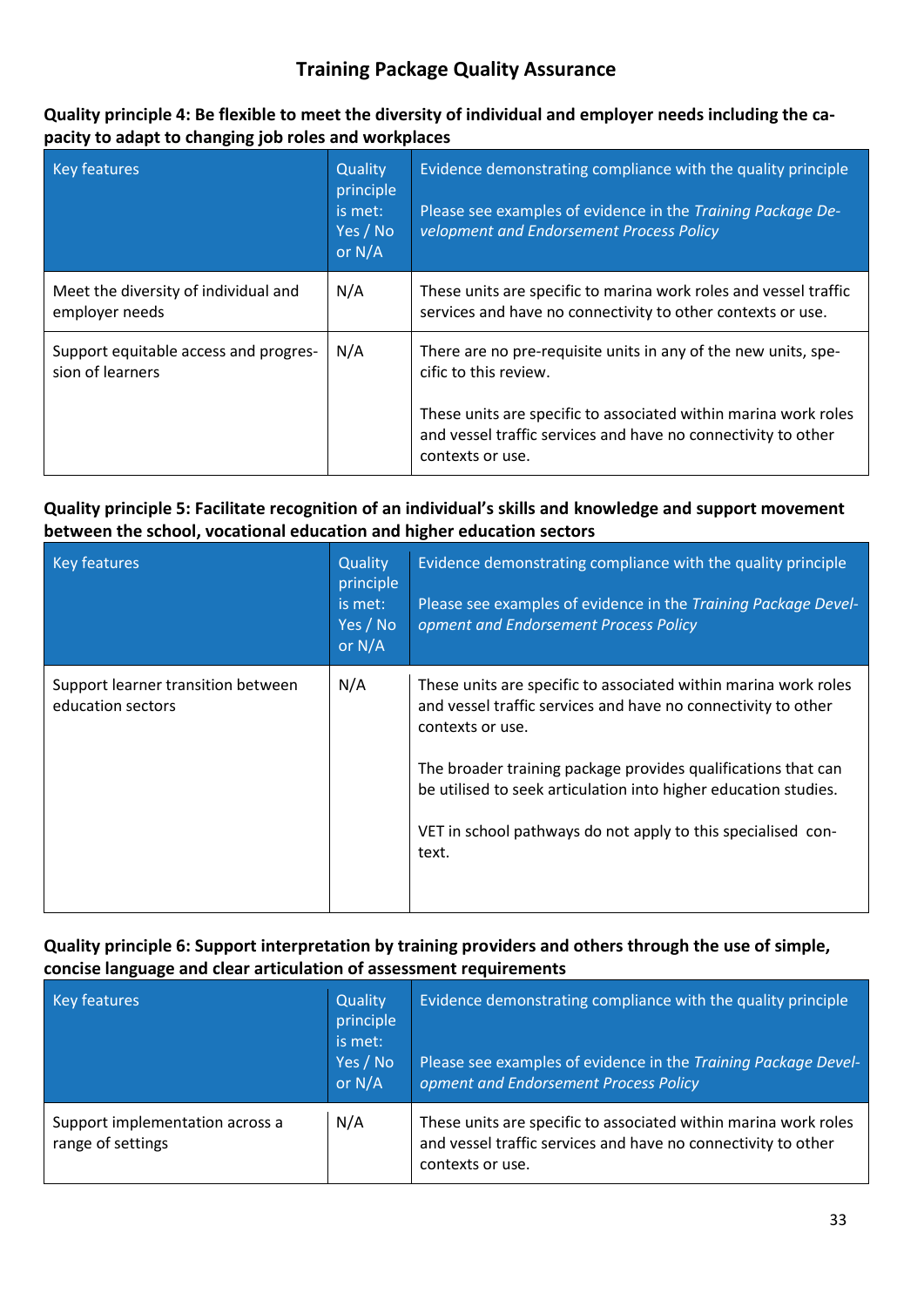| <b>Key features</b>               | Quality<br>principle<br>is met:<br>Yes / No<br>or $N/A$ | Evidence demonstrating compliance with the quality principle<br>Please see examples of evidence in the Training Package Devel-<br>opment and Endorsement Process Policy                                                                                                                |
|-----------------------------------|---------------------------------------------------------|----------------------------------------------------------------------------------------------------------------------------------------------------------------------------------------------------------------------------------------------------------------------------------------|
| Support sound assessment practice | Yes                                                     | The depth and breadth of assessments is consistent and clear.<br>Assessment conditions are clearly outlined.<br>The units of competency and associated assessment require-<br>ments clearly specify the outcomes required in plain English<br>and provide specific volume and context. |
| Support implementation            | Yes.                                                    | The product is compliant with TGA/National Register require-<br>ments for publication. The CVIG provides clear advice about<br>unit application and context.                                                                                                                           |